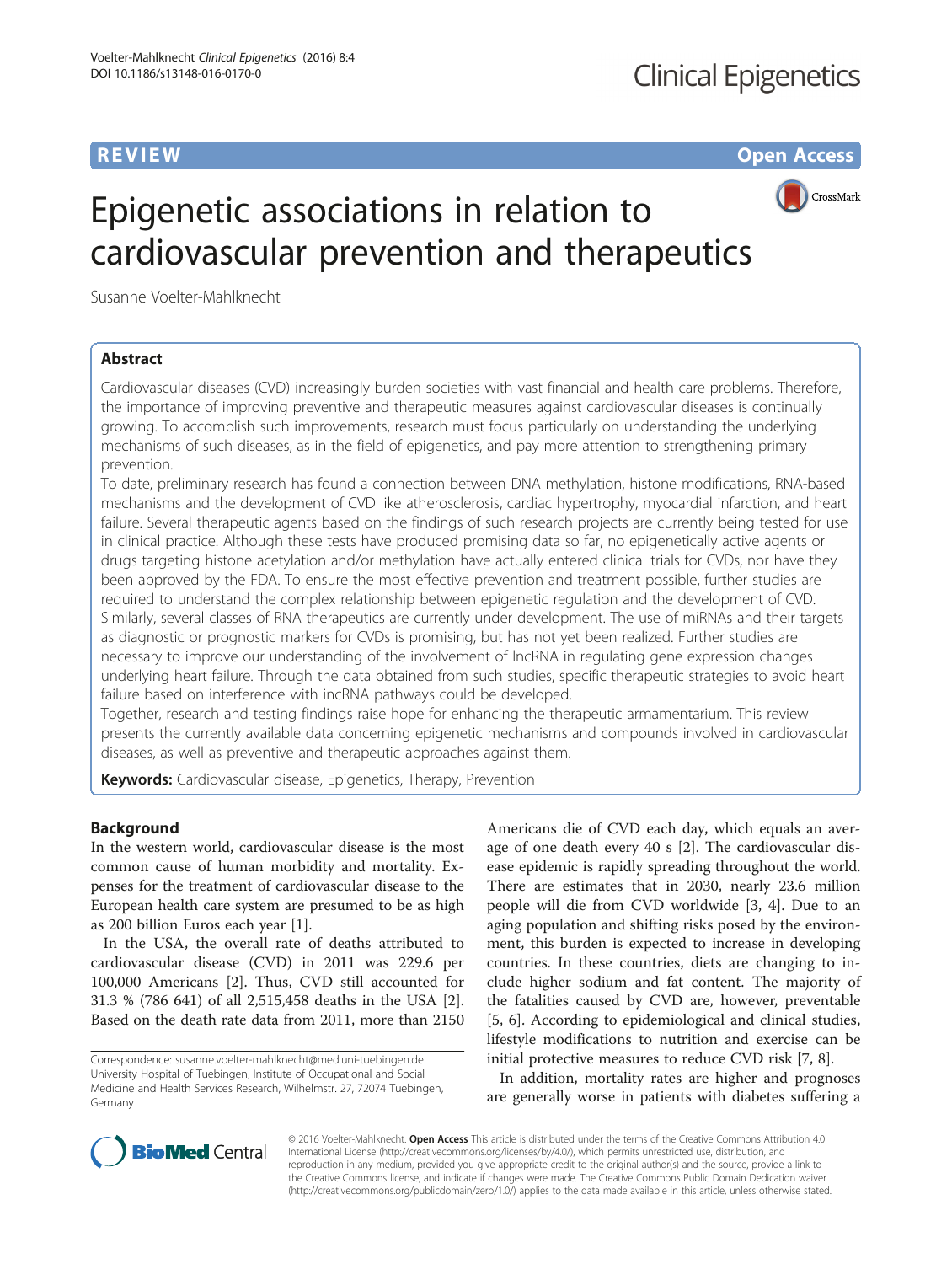<span id="page-1-0"></span>cardiovascular event [[9](#page-11-0)]. As a consequence of better primary and secondary prevention, there is a decrease in cardiovascular events in type 1 and type 2 diabetic patients, as well as an increased life expectancy. Nevertheless, epidemic bursts of obesity in connection with decreased physical activity and increased survival in the general population have also led to a higher incidence of type 2 diabetes worldwide. This in turn contravenes the decrease in diabetes-related mortality that would otherwise increase significantly in the coming decades [\[9](#page-11-0)].

Despite the improvement of cardiovascular outcome and survival of heart failure patients through strategies of classical pharmacological treatment (e.g., the use of beta-blockers and angiotensin-converting enzyme (ACE) inhibitors), such therapies are ultimately unable to prevent further progression of the disease itself [\[10](#page-11-0)]. Thus, a more thorough understanding of underlying mechanisms, in the field of epigenetics, for instance, and the development of innovative and more effective therapies for heart diseases is necessary.

### Review

Epigenetic alterations in gene expression may be achieved through changes in the tertiary structure of a DNA strand. Without altering the DNA sequence itself,

epigenetic alterations in the form of chromatin-based modifications affect only the expression of the targeted genes [\[11\]](#page-11-0). Among these modifications are the methylation of DNA, the posttranslational modification of histone proteins, and RNA-based mechanisms [[12\]](#page-11-0). The development of therapeutic strategies has been strongly encouraged by the reversible nature of such epigenetic alterations, as they allow direct targeting by various epigenetic components [\[11\]](#page-11-0).

Preliminary research has shed light on the correlations between DNA methylation, histone modifications, and RNA-based mechanisms with CVD including atherosclerosis, heart failure, myocardial infarction, and cardiac hypertrophy. Currently, several therapeutic agents based on these mechanisms are being tested for their potential utility in clinical practice [\[13](#page-12-0)]. Although much data have been accumulated so far, no epigenetically active agents have entered clinical trials for CVD. Research on the potential use of epigenetically active compounds to treat these pathologies is, thus, only preliminary.

In the following, the currently available data concerning epigenetic mechanisms and compounds involved in cardiovascular diseases will be presented. The assignment of the discussed substances to different mechanisms of action is shown in Fig. 1. It has to be differentiated between



histone acetyltransferase, HDAC histone deacetylase, *lncRNA* long non-coding RNA, miRNA microRNA, NO nitric oxide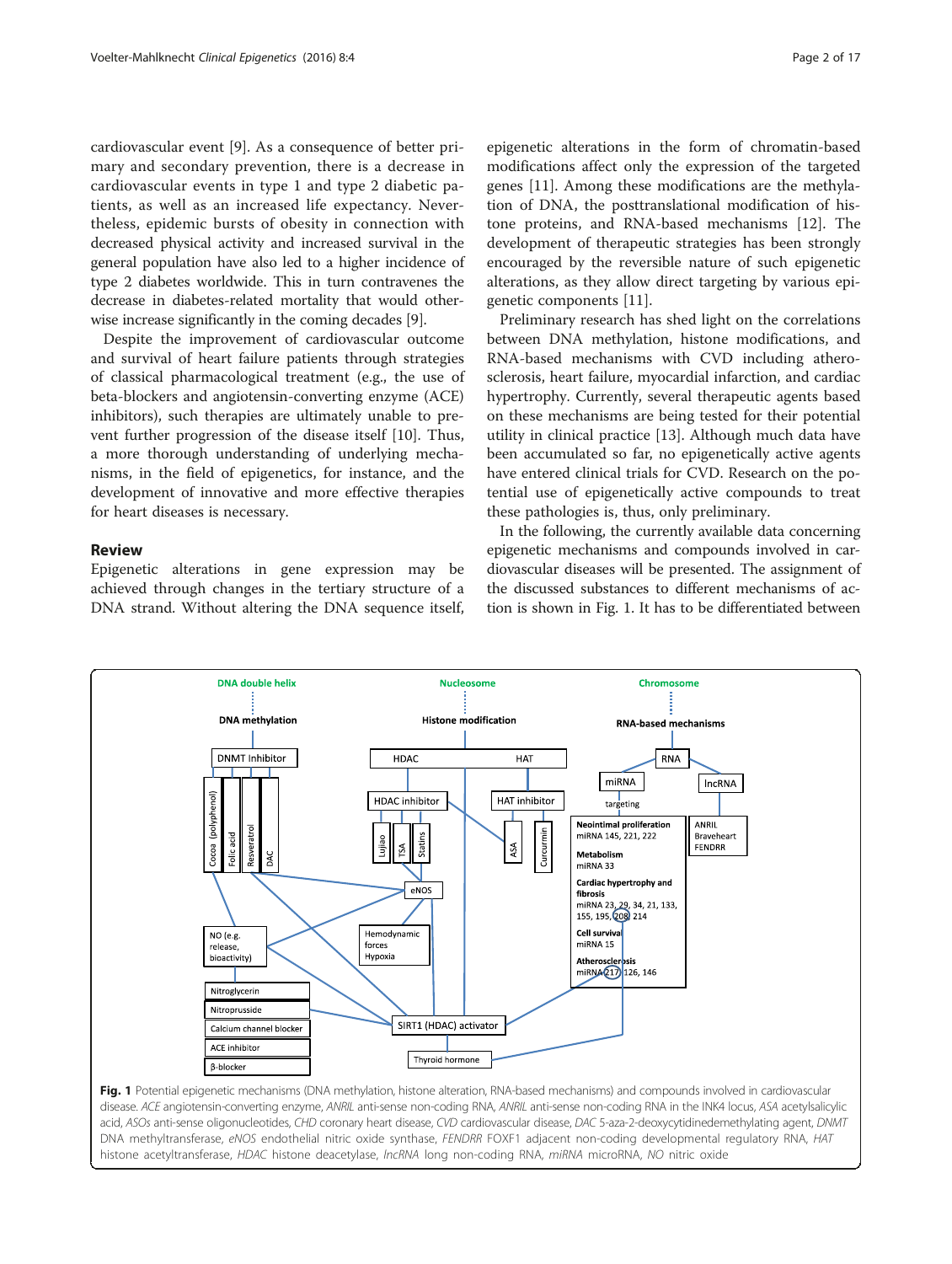the mechanisms of DNA methylation, histone modification, and RNA-based mechanisms.

### DNA methylation (Fig. [1](#page-1-0))

The methylation of DNA is regulated by DNA methyltransferases (DNMT1, DNMT3a, and DNMT3b) in the presence of S-adenosyl-methionine; this is the methyl donor for methylation of cytosine residues at the C-5 position to yield 5-methylcytosine [\[14, 15](#page-12-0)]. DNA methylation states regulate biological processes underlying CVD, such as atherosclerosis, inflammation, hypertension, and diabetes [[16](#page-12-0)–[19](#page-12-0)].

One DNA methyltransferase (DNMT) inhibitor is 5 aza-2-deoxycytidinedemethylating agent (DAC), which induces the reexpression of hypermethylated silenced genes which might include the reexpression of hypermethylated estrogen receptor (ER) alpha and ER beta in normal smooth muscle and endothelial cells. The failure of estrogen therapy to exert cardioprotective effects might be explained by the silencing of ERs in women that result from epigenetic changes. Thus, CVD may be prevented successfully through the combined use of epigenetic and hormone replacement therapy [[13](#page-12-0)].

Studies in humans have shown that certain dietary compounds can modulate the status of DNA methylation [[13](#page-12-0)]. As one of the largest and most ubiquitous groups of phytochemicals, polyphenols are contained in fruits, vegetables, and other dietary components including green tea, red wine, and cocoa [\[20, 21\]](#page-12-0). Various studies have indicated a connection between a polyphenol-rich diet and a reduced risk of CVD [\[13, 22](#page-12-0)–[24](#page-12-0)]. Polyphenols are believed to be the principal anti-inflammatory mediators. Inflammation is a cardiovascular risk factor in and of itself, while all other cardiovascular risk factors can, in turn, be linked back to inflammation [\[25, 26\]](#page-12-0).

One of the main sources of polyphenols in the human diet are cocoa products. The protective capacity of these cocoa polyphenols in connection with CVD inflammation has been the target of many human intervention studies [\[27\]](#page-12-0).

Cocoa polyphenols possess a range of cardiovascular protective properties and can play a meaningful role by modulating different inflammatory markers involved in atherosclerosis [\[27\]](#page-12-0). Numerous population studies found a correlation between cocoa intake (e.g., chocolate) and reduced CVD risk [[13](#page-12-0)], as well as an inverse association between cocoa intake (e.g., chocolate) and CVD mortality [\[22](#page-12-0), [28](#page-12-0)–[30\]](#page-12-0). In the study by Janszky [\[29\]](#page-12-0), however, the occurrence of uncontrolled confounders could not be excluded. Furthermore, the patients were only asked about their general chocolate consumption without a differentiation between dark and milk chocolate.

Substantial evidence suggests that the consumption of cocoa has an effect on multiple cardiovascular risk

factors, such as blood pressure [[31\]](#page-12-0), lipid profiles [\[32](#page-12-0)], and flow-mediated vascular dilatation [[27, 33](#page-12-0)]. Nevertheless, analytical works like that by Jia and colleagues also have their limitations [\[32\]](#page-12-0). For one, the quality of the studies included in their meta-analysis varies significantly: Based on the standard for clinical trials of prescribed medicine, only three of the eight trials discussed were high-quality studies (Jadad score ≥4), while the other five studies were of low quality. This suggests that more high-quality, large, randomized, and doubleblinded studies are necessary to secure data on this issue. Additionally, the effectiveness of long-term cocoa supplementation on the lipid profile could not be supported by any reports. While human and animal experiments show that the effect of cocoa is indeed dependent on pretreatment concentrations of cholesterol, to date, the effect of cocoa in dyslipidemia patients has not been tested in randomized trials. These studies only tested soft endpoints, meaning cholesterol changes from baseline and not clinical outcomes of the treatment.

The report by Hooper et al. [[34](#page-12-0)], on the other hand, is the first systematic assessment of the effectiveness of the range of flavonoid subclasses and flavonoid-rich food sources on CVD risk factors based on randomized controlled trials [[34\]](#page-12-0). Nevertheless, the review lacks quantifying approaches to the effects of flavonoid-rich food and extracts on CVD risk factors, as it does not include studies assessing their effects on CVD. In addition, it fails to provide sufficient well-designed studies of risk factors for most flavonoids. The small number and size of the included studies, as well as significant differences of the baseline levels of specific outcomes between intervention and control arms in parallel studies, the missing report of a paired  $t$  test in crossover studies, and a variety of studies based on missing or poorly reported data present further weaknesses of the review. The methodological validity of the review is similarly problematic, mostly due to its lack of evidence concerning adequate allocation concealment, its blinding procedures, the similarity of intervention and control arms in terms of saturated fat intake and the predominance of industrially funded studies, as well as possible reporting bias. Altogether, this may lead to an exaggerated image of effectiveness [\[35\]](#page-12-0). Where Hooper et al. present evidence on the effectiveness of flavonoid-rich food, it is unclear whether the flavonoids themselves solely or partially cause the observable effects, or whether other bioactive components are responsible for the same [[34](#page-12-0)].

Cocoa extract has been found to inhibit the expression levels of genes encoding DNMTs and methylenetetrahydrofolate reductase (MTHFR) in vitro [[20\]](#page-12-0). Polymorphisms in the MTHFR gene have been found to be possible risk factors for a variety of common conditions, e.g., heart disease.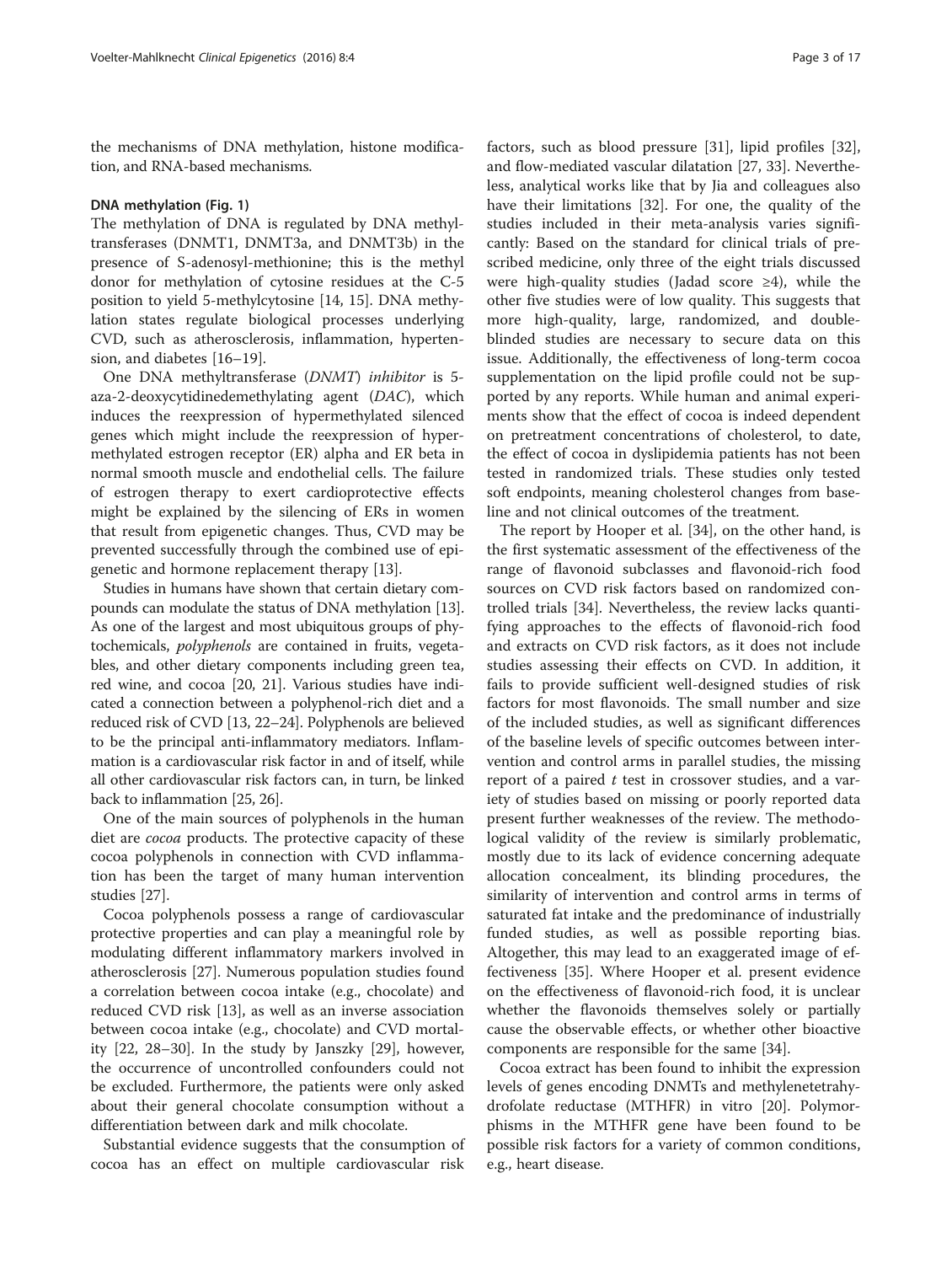Cocoa polyphenols decrease the susceptibility of low-density lipoprotein (LDL) to oxidation and inhibition of platelet activation and aggregation [\[36](#page-12-0)–[40](#page-12-0)]. In addition, cocoa polyphenols affect the most significant markers of CVD: lipid profiles [[36, 41](#page-12-0)], blood pressure [[31](#page-12-0), [42, 43](#page-12-0)], hemostasis [[44](#page-12-0)–[46\]](#page-12-0), and endothelial dysfunction [[47](#page-12-0)–[49\]](#page-12-0).

The study by Faridi et al. [[49](#page-12-0)] is the first to examine how sugar-free cocoa acutely affects endothelial function and blood pressure, but it also has its limitations. For one, the findings apply to acute cocoa ingestion only. The measurements of endothelial function are limited to a single time point, which makes them prone to neglect temporal and maximal differences. In addition, since plasma catechin concentrations were not measured, it is unclear whether effects could be attributable to these components or not. Moreover it remains uncertain whether the observed effects were exclusively caused by the deliberate interventions, as the study lacked in dietary information and control of its subjects. The homogeneous population of the study, consisting mainly of white women concentrated around the Naugatuck Valley, finally allows only limited generalizations of its findings.

It is well known that alterations in plasma cholesterol levels (LDL-c and high-density lipoprotein (HDL-c)) are related to the progression of atherosclerosis and CVD [[50\]](#page-12-0). Studies have shown dietary interventions with cocoa powder in mild hypercholesterolemic patients to significantly lower levels of LDL-c [[51](#page-12-0)], while the level of HDL-c was increased in normo- and mild hypercholesterolemic patients after consuming dark chocolate or cocoa powder [[37](#page-12-0), [51](#page-12-0), [52](#page-12-0)].

In addition, cocoa polyphenols have an effect on nitric oxide (NO) [[27](#page-12-0), [35, 47\]](#page-12-0). After consuming cocoa beverages which contained different contents of flavanols, healthy subjects exhibited an increase in their plasma nitric oxide.

Folic acid and B vitamins, other kinds of DNMT inhibitors, directly supply the one-carbon-metabolism with methionine for the production of S-adenosylmethionine [[53\]](#page-12-0). A deficiency in folic acid leads to global DNA hypomethylation which correlates with an increased risk of cancer and cardiovascular diseases, such as atherosclerosis, coronary heart disease (CHD), and anemia [\[54](#page-12-0)–[56\]](#page-12-0).

Yang et al. [[56\]](#page-12-0) tried to avoid limitations of metaanalyses, like search comprehension and selection, the accuracy of study methodologies, and publication bias, by maximizing study identification and minimizing biases through an a priori development of the study protocol, a profound survey of several databases, and the definition and execution of explicit criteria for the selection of applicable studies, data collection, and data analysis. As a positive result, the results of the included trials did not exhibit any substantial heterogenities.

Vitamin B complex (folic acid and vitamins B6 and B12) substitution therapy leads to a decreased plasma homocysteine level [\[57](#page-12-0)]. Folic acids themselves are necessary to methylate homocysteine (Hcy) to methionine. Low serum levels of folic acid have furthermore been connected to increased serum levels of Hcy [\[13](#page-12-0)]. Hcy serum levels are increased through the common C677T variant in MTHFR. The risk of CVD increases 14–21 % in individuals with the homozygous TT genotype [\[58](#page-12-0)]. Daily dietary supplementation with folic acid and B vitamins reduces plasma Hcy levels, which in turn decreases the risk of CVD in healthy subjects or improves the likeliness of survival in patients with CHD [\[59\]](#page-13-0). This is, nevertheless, a controversial effect, as the reducing Hcy concentrations has not proven to be beneficial in the majority of clinical studies. Although folic acid supplementation shows a potentially modest benefit in stroke prevention, it does not seem to exhibit benefits in connection with preventing CHD and CVD [\[56,](#page-12-0) [60\]](#page-13-0). On the contrary, a meta-analysis indicated a potential detrimental effect of folic acid in subjects with high baseline Hcy [[60, 61](#page-13-0)]. However, the study by Miller et al. [\[60\]](#page-13-0) is limited by (i) differences in the composite clinical end points between trials and in CVD risk factors for trial participant-based eligibility criteria; (ii) an inconsistent and incomplete discussion of baseline homocysteine level results that preclude a more detailed assessment of interactions; and (iii) neglecting that subgroup effects and potential interactions may occur solely by chance.

Homocysteine is a serious, independent risk factor for atherosclerosis [[57](#page-12-0)]. Vascular complications and an increased cardiovascular risk in connection with increased circulation levels of homocysteine may, as various studies indicate, be caused by the methylation of DNA [\[62](#page-13-0)]. It is assumed that lowering plasma homocysteine levels will result in a decreased risk of CVD [\[13\]](#page-12-0).

Nevertheless, recent large randomized studies (VISP, NORVIT, and HOPE-2) [\[63, 64\]](#page-13-0) could not conclude that this is actually the case. These studies, particularly "NORVIT" and "VISP," have specific deficiencies: The "NORVIT" study did not include vitamin deficiency and increased homocysteine levels as inclusive criteria. Although a preventive effective of vitamins can only be expected after 3 years [[65\]](#page-13-0), this study also considered secondary findings that were observed immediately after a cardiac event. Folic acid levels in the placebo group of this study, for instance, rose from an initial 9.6 to 13.1 nmol/l, similar to the verum group. This suggests that over time, the placebo group may have become nonexistent. Furthermore, Walk et al. suggest that a statistically sound evaluation of the effects of decreasing homocysteine levels through secondary prevention would have required the observation of ca. 20,000 patients over a period of 5 years [\[65\]](#page-13-0). The "VISP" study, on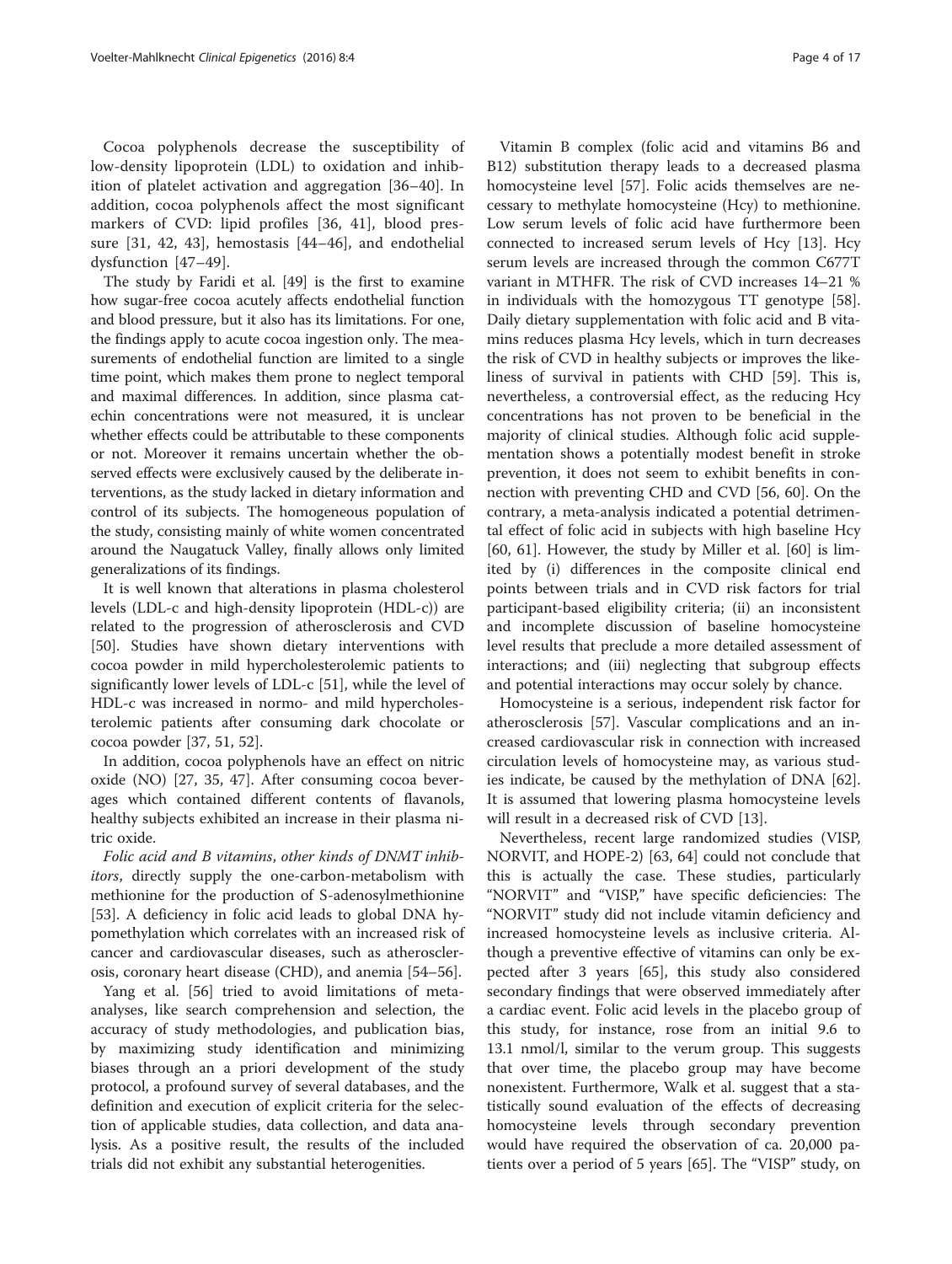the other hand, only used high-dose and a low-dose vitamin groups, but no placebo group [[66](#page-13-0)]. Incidentally, in 1998, the USA and Canada passed a law on the enrichment of wheat products with folic acid, which would have falsified and thus annihilated the further examination of folic acid deficiencies in test subjects [\[66](#page-13-0)]. Moreover, Rajan et al. concluded from a study published in 2002 [[67](#page-13-0)] that their high-dose group was still not receiving enough vitamin B12 to compensate an insufficient gastrointestinal resorption of the vitamin, which led to a further blurring of the results between the lowdose and high-dose groups.

The polyphenol *resveratrol* (RESV) is a DNMT inhibitor found in various plants, including grapes, berries and peanuts [[68\]](#page-13-0), and in processed foods such as red wine [[69\]](#page-13-0). It modulates the expression of several targets, such as sirtuin 1, p38 mitogen-activated protein kinase (MAP38 kinase), nuclear factor "kappa-light-chain-enhancer" of activated B cells (NF-κB), activating protein-1 (AP-1), endothelial nitric oxide synthase (eNOS), as well as inflammatory cytokines, like tumor necrosis factor alpha and interleukin-6 and interleukin-8, as well as vascular cell adhesion molecule-1 (VCAM-1) and intercellular adhesion molecule-1 (ICAM-1) [\[13](#page-12-0), [70\]](#page-13-0). Metabolic disorders, chronic heart disease, and inflammatory diseases can be improved by resveratrol through its upregulation of SIRT1 in endothelial cells [\[70\]](#page-13-0). Resveratrol also possesses a number of bioactivities, such as antioxidant, anti-inflammatory, and cardioprotective effects [[69\]](#page-13-0).

In vitro, RESV has exhibited the ability to enhance the activity and expression of eNOS [[68\]](#page-13-0). It was also found to prevent an increase in vasoconstrictors, like angiotensin II and endothelin-1, as well as intracellular calcium, in mesangial cells [[69\]](#page-13-0). Antioxidative effects of resveratrol on low-density lipoproteins (LDL) were identified by Frankel et al. in 1993 [\[71](#page-13-0)].

In conclusion, unaltered epigenetic regulation pathways like DNA methylation and posttranslational chromatin modifications constitute the basis of a healthy cardiovascular system. To date, many studies have shown the possibilities and positive effects of treatment with epigenetic modulators.

### Histone modification (Fig. [1\)](#page-1-0)

### 1. Histone acetyltransferase (HAT) modification

The HAT inhibitor *curcumin* (diferuloylmethane) is a polyphenol present in a curry spice exhibiting a diverse range of molecular targets, such as growth factors and their receptors, transcription factors, enzymes, cytokines, and genes regulating cell proliferation and apoptosis [[13](#page-12-0)].

Curcurmin modulates epigenetic factors [\[72\]](#page-13-0) and has effects on the regulation of histone deacetylases, histone acetyltransferases, DNA methyltransferase I, and miRNAs [[72](#page-13-0)]: Out of the various studies that have been conducted on the effects of curcumin on histone deacetylase (HDAC) expression, Bora-Tatar et al. [\[73\]](#page-13-0) found that from among 33 carboxylic acid derivatives, curcumin proved the most effective HDAC inhibitor and, as such, even more potent than the well-known HDAC8 inhibitors valproic acid and sodium butyrate. HDAC 1, 3, and 8 protein levels can be significantly decreased by curcumin [\[73](#page-13-0)–[76](#page-13-0)].

To the contrary, HDAC2 was activated, restored, and increased in its protein expression by curcumin [[77, 78\]](#page-13-0).

Obviously, the different effects of curcumin on the various subtypes of HDAC enzymes indicate the necessity of further research to secure an understanding of the exact relationship between curcumin and HDAC expression [[72\]](#page-13-0).

Curcumin is furthermore a potent HAT inhibitor. It inhibits p300 [\[79](#page-13-0)–[86\]](#page-13-0), inhibits GCN5 associated with hypoacetylation of histone H3 [[87\]](#page-13-0), and inhibits GCN5 associated with hypoacetylation of histone H3 [\[87\]](#page-13-0).

The fact that curcumin modulates both HDAC and HAT suggests a common underlying mechanism. Oxidative stress can, for instance, activate NF-κB through the stimulation of intrinsic HAT activity, which results in the expression of pro-inflammatory mediators, but it can also inhibit HDAC activity [[88\]](#page-13-0). Curcumin as an antioxidant may similarly influence both acetylation and deacetylation by regulating oxidative stress [\[72\]](#page-13-0).

Nevertheless, only a few studies have investigated the effect of curcumin on the methylation of DNA [\[72\]](#page-13-0). For one, it seems to covalently block the catalytic thiolate of DNMT1 in order to exert its inhibitory effect on DNA methylation [[89\]](#page-13-0). This previous understanding was however thwarted by a more recent study that showed no curcumin-dependent demethylation, which in turn suggests that curcumin has little or no pharmacological relevance as a DNMT inhibitor [[90\]](#page-13-0). These contradictions and other inconsistencies about the influence of curcumin on DNMT point to the urgency of further research in this area [[72](#page-13-0)]. Additionally, curcurmin is known to covalently block the catalytic thiolate of C1226 of DNA methyltransferase I [\[89\]](#page-13-0) and to induce global genomic DNA hypomethylation [[89](#page-13-0)].

Further, Sun et al. [\[91](#page-13-0)] found that curcumin altered miRNA expression in human pancreatic cancer cells, in which miRNA-186 and miRNA-199a were the most downregulated and miRNA-22 was the most upregulated [[72, 92\]](#page-13-0). This curcumin-induced upregulation simultaneously suppressed the expression of its target genes Sp1 and estrogen receptor 1 [\[91](#page-13-0)].

Curcumin also downregulates the activation of nuclear factor kappa-light-chain-enhancer of activated B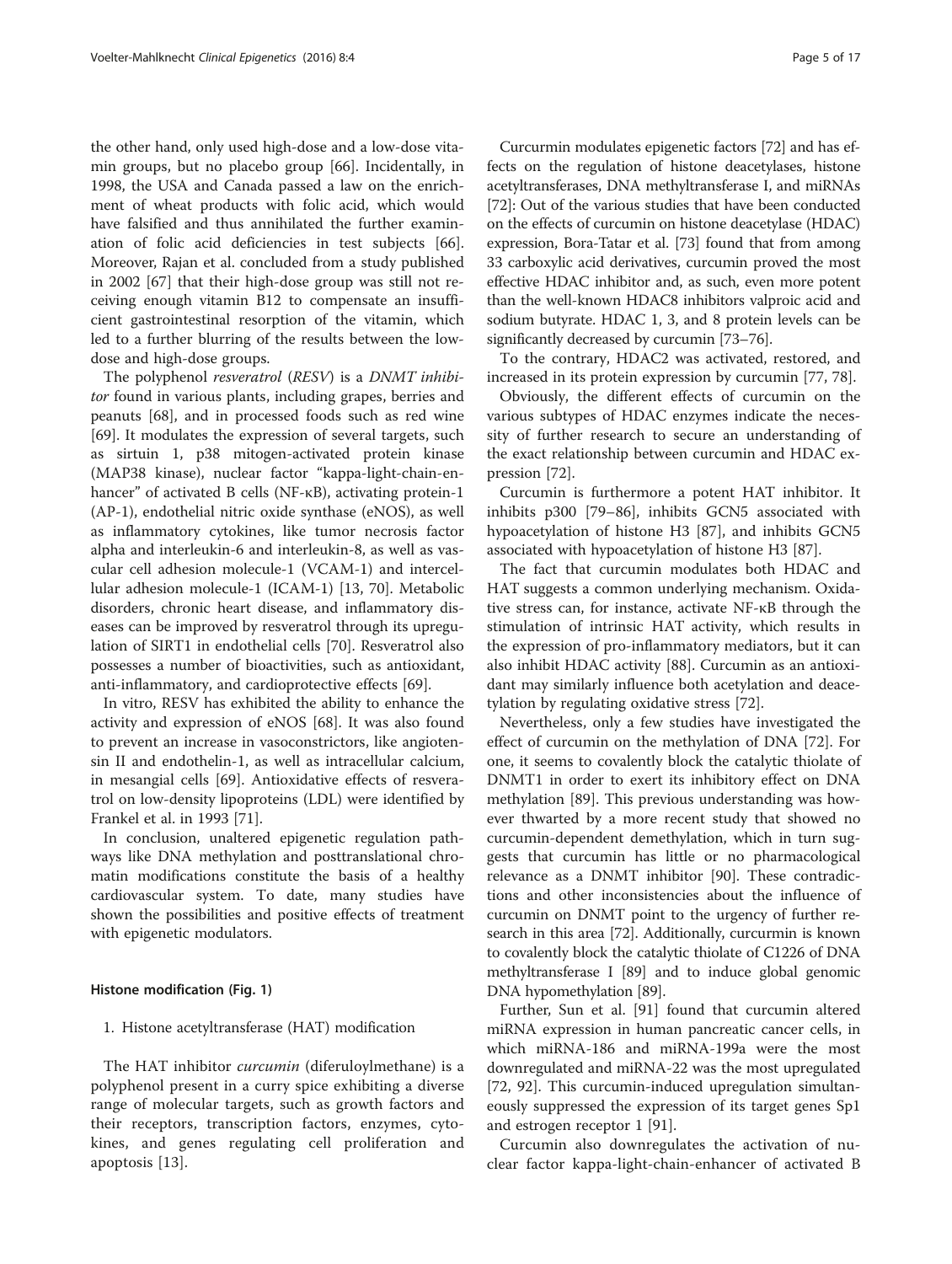cells (NF-κB) by various tumor promoters, including phorbol ester, tumor necrosis factor, and hydrogen peroxide [[93, 94\]](#page-13-0). Curcumin-induced downregulation of NF-κB is mediated through the suppression of the activation of IκBα kinase (IKK) [\[93](#page-13-0)].

Protective effects of curcurmin on the cardiovascular system have been demonstrated [\[95](#page-13-0)]. In fact, the administration of curcumin to healthy volunteers and patients with atherosclerosis has proven to significantly lower LDL levels and increase HDL levels [\[96](#page-13-0), [97\]](#page-13-0). Both a rat model of heart failure and primary cultured rat cardiac myocytes and fibroblasts have shown curcumin to prevent ventricular hypertrophy and to perpetuate systolic function [[98](#page-13-0)]. In rat cardiomyocytes, curcumin seems to act through two or more mechanisms at once: through the inhibition of histone acetylation and hypertrophyresponsive transcription factors, including GATA binding protein 4 (GATA4), as well as through the disruption of p300/GATA4 complex [\[99](#page-13-0)].

In human subjects, studies indicated that acetylsalicylic acid (ASA) therapy reduces ABCA1 DNA methylation levels that are independent from aging and CHD status of patients, which suggests that this molecular mechanism is involved in the pathophysiology of CHD and thus points towards new therapeutic strategies [[100](#page-13-0)].

### 2. HDAC modification

The *sirtuin 1 protein* (SIRT1) is a member of the class III NAD+-dependent histone deacetylases. These sirtuins, and particularly SIRT1, participate in the response to DNA damage, metabolism, longevity, and carcinogenesis. Furthermore, different cellular processes, such as differentiation, proliferation, and apoptosis through deacetylation of important regulatory proteins such as p53, FOXO3a, and NF-κB, are regulated by SIRT1.

The activity and expression of human SIRT1 can be activated or inhibited by various modifiers, including food and cosmetic additives. Agents such as L-thyroxin and sodium nitroprusside frequently used in clinical practice were identified to be potent activators of human SIRT1 expression [[101\]](#page-14-0). The exposure of euchromatin-associated epigenetic marks to T3 induces SIRT1 by enhancing histone acetylation and RNAP II recruitment [\[102](#page-14-0)].

Furthermore, the treatment of peripheral blood mononuclear cells (PBMCs) with sodium nitroprusside has been associated with a high increase in cellular lifespan, while L-thyroxin was unable to prolong lifespan, which suggests that an isolated upregulation of SIRT1 is insufficient to promote longevity [\[101\]](#page-14-0). Perhaps these agents can be used in everyday clinical practice for indications with a tolerable number of side effects [\[103](#page-14-0)–[106\]](#page-14-0).

Thyroid hormones can contribute to cardiac repair and regeneration through the reactivation of developmental gene programming [\[107\]](#page-14-0) and can have important effects on heart remodeling through mir-208 [\[108](#page-14-0)]. Thyroid hormones have been identified as independent determinants of functional recovery and mortality after myocardial infarction [[107](#page-14-0)]. Concerning the potential for therapeutic measures, thyroid hormones as an agent contributing to the regeneration or repair of the ischemic myocardium are awaiting testing in clinical trials [\[109\]](#page-14-0).

Sodium nitroprusside is a medical agent that belongs to the class of cyanides. It is highly efficient in decreasing blood pressure and exerts vasodilating activity through release of nitric oxide (NO) in smooth muscle cells and the vessel wall. NO is thus a vasodilator that mediates multiple physiological and pathophysiological activities in the cardiovascular system and protects against the development of atherosclerosis [[13](#page-12-0)].

The signaling molecule nitric oxide is produced in endothelial cells by eNOS [[110\]](#page-14-0). eNOS, which is encoded by the gene NOS3, catalyzes the generation of NO from L-arginine in blood vessels [[111\]](#page-14-0). NOS3 is the best-characterized endothelial gene in association with cardiovascular physiology [[13](#page-12-0)]. Endothelial dysfunction is primarily characterized by a reduction in eNOS expression and the bioavailability of NO [[112](#page-14-0)]. This reduction, which takes place in the neointimal coverings of advanced atheromatous plaques, is a prominent feature of endothelial dysfunction [\[113](#page-14-0)–[116\]](#page-14-0).

A variety of risk factors contributes to dysfunction of endothelial cells through changes in eNOS expression and activity [\[113](#page-14-0)–[116\]](#page-14-0): Both transcriptional and posttranscriptional mechanisms controlling eNOS mRNA levels have been associated with the same [[117](#page-14-0)–[120](#page-14-0)]. The differential expression of eNOS is, furthermore, caused by such hemodynamic forces at characteristic regions within the vasculature as arterial curvatures and bifurcations [\[113\]](#page-14-0).

Additionally, hypoxia is known to significantly downregulate NOS gene expression in endothelial cells [[13](#page-12-0), [121](#page-14-0)] in association with a post-transcriptional downregulation of eNOS mRNA expression [\[122](#page-14-0), [123](#page-14-0)]. Posttranscriptional regulation of eNOS mRNA stability is an important component of eNOS regulation, especially under hypoxic conditions [\[110\]](#page-14-0).

The expression of eNOS is induced and directly upregulated by SIRT1 [[124\]](#page-14-0). SIRT1 may also be related to the inhibition of oxidized low-density lipoprotein (oxLDL)-induced apoptosis and the improvement of endothelial relaxation [[124](#page-14-0)]. Due to these mechanisms, SIRT1 is considered an anti-atherosclerotic factor [[124](#page-14-0)]. The activation of SIRT1 is thus an important innovative therapeutic target in future treatment strategies of cardiovascular disease [\[125](#page-14-0), [126](#page-14-0)].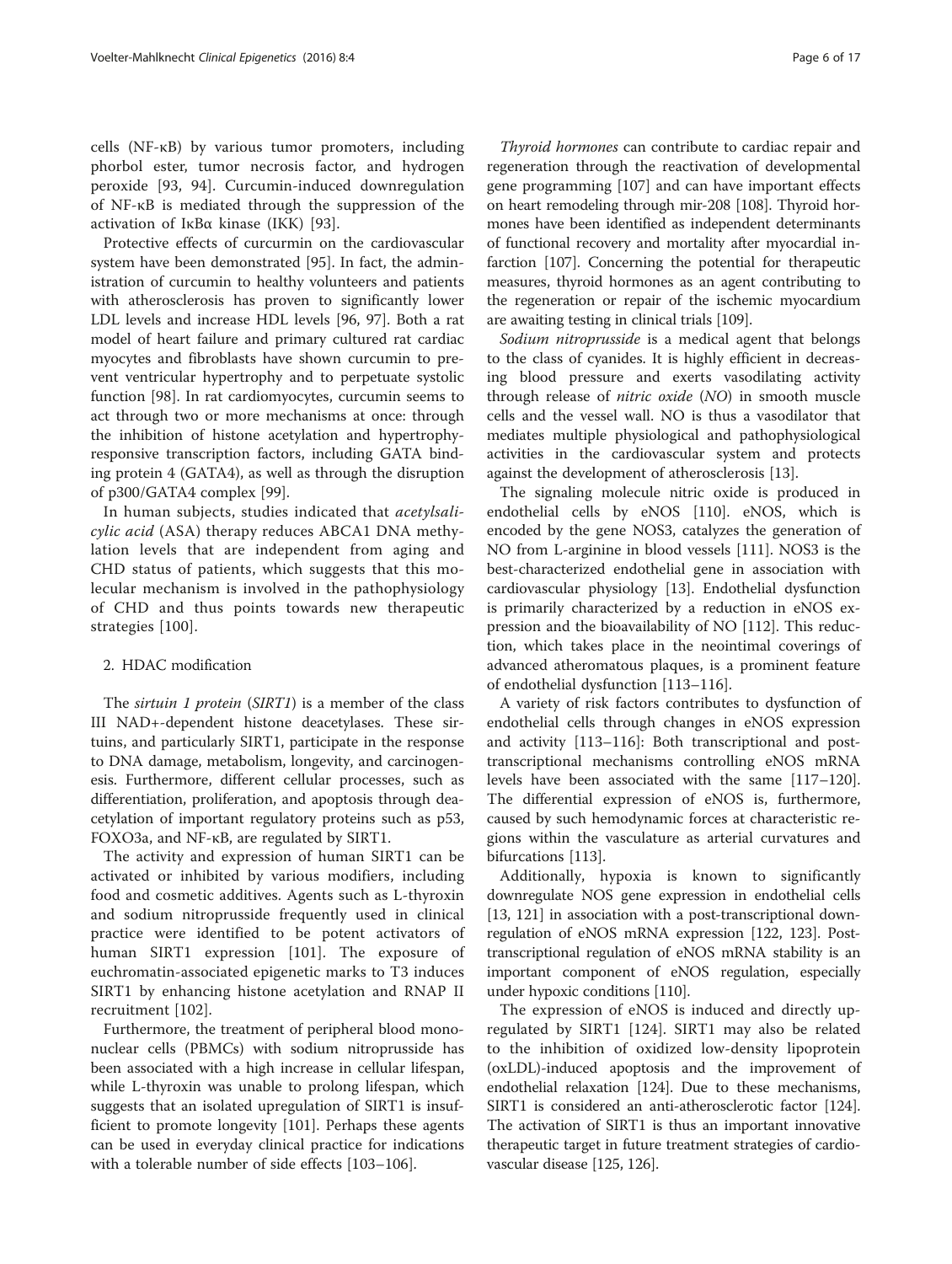NO insufficiency—e.g., in atherosclerosis, hypertension, arterial thrombotic disorders, heart failure, coronary heart disease, and stroke [[11,](#page-11-0) [17](#page-12-0), [127](#page-14-0)–[134](#page-14-0)]—may reflect an absolute deficit of NO (synthesis), impaired availability of bioactive NO, or enhanced NO inactivation. A broad spectrum of pharmacotherapeutics in cardiovascular medicine works on either the replacement or augmentation of endogenous NO through exogenously administered NO donors.

For decades, clinical practice has used several NO donors (e.g., nitroglycerin and nitroprusside), for instance to treat hypertension and heart failure [[135\]](#page-14-0). Due to their therapeutic half-life, systemic absorption with potentially adverse hemodynamic effects, and drug tolerance, conventional nitrate compounds are limited in their treatment applications [\[17](#page-12-0), [127](#page-14-0)]. Novel NO donors offering selective effects, a prolonged half-life, and a diminished incidence of drug tolerance have been developed to overcome these limitations.

Calcium channel blockers, e.g., dihydropyridine calcium channel antagonists, have been a common treatment of angina pectoris and hypertension for years [[136\]](#page-14-0). They act through inhibiting the smooth muscle Ltype calcium current, which decreases the intracellular calcium concentration and induces smooth muscle relaxation. Dihydropyridine can, furthermore, initiate the release of NO from the vascular endothelium [[136\]](#page-14-0).

Angiotensin-converting enzyme (ACE) inhibitors are cardiovascular agents that modulate endogenous NO bioactivity. ACE degrades bradykinin [[137](#page-14-0)] and generates angiotensin II; bradykinin, in turn, has exhibited the ability to stimulate the endothelium to release vasodilating substances, in particular NO. By increasing bradykinin, ACE inhibitors may thus enhance the release of endothelial NO. It has been shown that ACE inhibitors exert some of their beneficial pharmacological effects by increasing vascular NO activity [[138](#page-14-0)–[140\]](#page-14-0).

 $\beta$ -blockers may also obstruct the NO pathway [\[135](#page-14-0)]. Nebivolol, a  $β_1$ -blocker and chemical racemate containing equal proportions of D- and L-enantiomers [\[141](#page-14-0)], for instance, reportedly induces endothelium-dependent arterial relaxation in dogs in a dose-dependent manner [[142\]](#page-14-0). The endothelium-dependent relaxation caused by nebivolol is abolished by N-nitro-L-arginine methyl ester, an inhibitor of NO synthase [[135](#page-14-0)].

Dysfunction of histone acetylation has been associated with the pathogenesis of chronic heart failure. *Lujiao*, an agent that is long known in traditional Chinese medicine, has previously been used in the treatment of heart failure [[143\]](#page-14-0). This medicine has been considered a potential therapy for hypertrophic cardiomyocytes on histone acetylation [[143\]](#page-14-0).

Histone deacetylase (HDAC) "inhibitors attenuate pathological cardiac remodeling and hypertrophic gene

HDAC inhibitor *trichostatin A* (TSA) is an anti-fungal antibiotic agent that is being produced by Streptomyces platensis that selectively blocks class I and class II HDACs in mammals, but not class III HDACs [[145](#page-15-0)]. TSA is known to be an epigenetic modulator [[146\]](#page-15-0) and HDAC inhibitor [[146](#page-15-0)]. Although TSA decreases both eNOS protein and mRNA levels, TSA paradoxically enhances the activity of the eNOS promoter and does not alter the eNOS transcription rate in nuclear run-on experiments. This suggests that TSA post-transcriptionally targets eNOS mRNA. eNOS expression in ECs seems to be regulated partly by HDAC-dependent mechanisms [[147\]](#page-15-0). Furthermore, trichostatin A treatment increases the expression of (encoding estrogen receptors) ERa and ERb in endothelial cells [\[13\]](#page-12-0). Encoding estrogen receptors ERa and ERb (ESR1 and ESR2, respectively), atheroprotective genes are consistently hypermethylated in human coronary atherosclerotic tissues and plaque regions of the ascending aorta [\[13](#page-12-0)]. Both smooth muscle cells and endothelial cells exhibit ERs in the coronary arterial wall which may protect against atherosclerosis, especially in CHD. Deficiencies in ERa have proven to accelerate atherosclerosis in human subjects [\[133\]](#page-14-0). The risk of cardiovascular diseases can be reduced about 30 to 50 % by estrogen substitution [\[148\]](#page-15-0).

In vivo studies in animals have shown treatment with trichostatin A to improve functional myocardial recovery after myocardial infarction. Treatment of myocardial infarction with trichostatin A has proven to increase angiogenesis [\[13\]](#page-12-0). It can hence be concluded that HDAC inhibition may lead to the preservation of cardiac performance and mitigate myocardial remodeling through the stimulation of endogenous cardiac regeneration [[149](#page-15-0)]. HDAC inhibition has furthermore been shown to enhance the formation of myocytes and microvessels in the heart. Due to its ability to stimulate angiogenesis, HDAC inhibition is capable of minimizing the loss of myocardial performance following myocardial infarction [[13](#page-12-0)].

Statins are used as primary and secondary prophylaxis against atherosclerosis and cardiovascular incidents [[150\]](#page-15-0). They also act as a first-line treatment to decrease serum cholesterol levels in patients with high cholesterol [[13\]](#page-12-0) (e.g., polygenetic hypercholesterolemia or familial hypercholesterolemia but also combined hyperlipidemia) by inhibiting 3-hydroxy-3-methylglutaryl coenzyme A (HMG CoA) reductase [[135](#page-14-0)].

In addition, statins have many pleiotropic effects. Among these are beneficial effects on endothelial function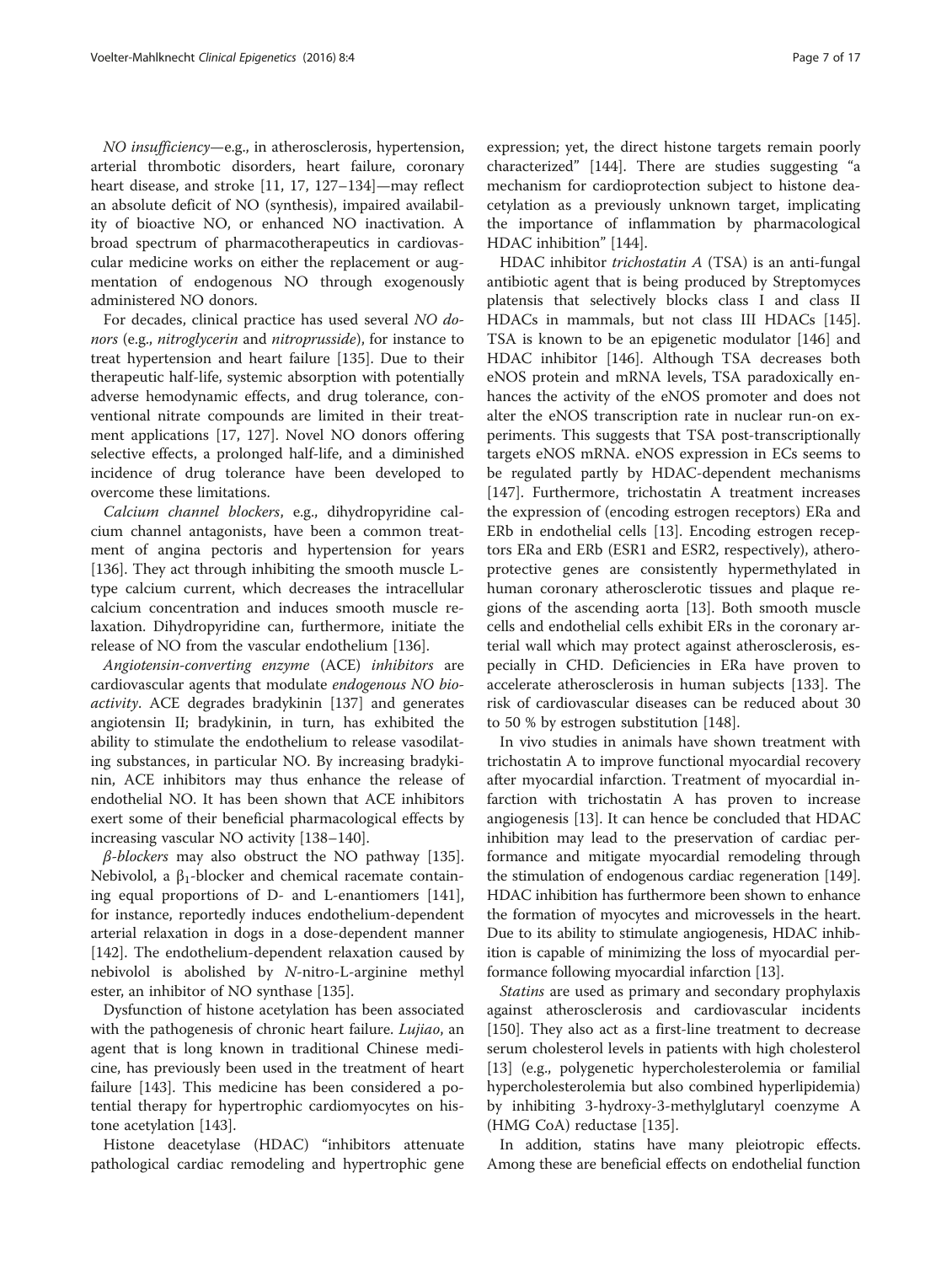and blood flow, decreased LDL oxidation, enhanced atherosclerotic plaque stability and decreased proliferation of vascular smooth muscle cells and platelet aggregation, as well as reduced vascular and atherosclerotic inflammation, which is caused by histone modifications and an inhibited release of pro-inflammatory cytokines [[13](#page-12-0)].

They may furthermore possess antioxidant properties [[151\]](#page-15-0) and be able to upregulate eNOS activity and expression (via the inhibition of Rho) [\[135](#page-14-0)]. Through the induction of hypoxia and oxidized LDL, statins reverse the downregulation of eNOS expression [\[152](#page-15-0)], which may ultimately be the reason for their ability to improve the vascular bioactivity of NO [[153\]](#page-15-0) and atherosclerotic plaque stability [\[17](#page-12-0), [154](#page-15-0)]. These various effects are likely to be highly significant in the setting of chronic statin therapy as a primary and secondary prevention measure of coronary heart disease [\[135](#page-14-0)].

Although statins are usually well-tolerated, side effects such as myopathy occur in approximately 10 % of patients receiving treatment [[155](#page-15-0)] and a number of patients are statin resistant (estimates of up to 20 %) or intolerant. Thus, new therapies are necessary to reduce the residual disease burden in these patient populations [\[156\]](#page-15-0).

### RNA-based mechanisms (Fig. [1](#page-1-0))

### 1. miRNA therapeutics

MicroRNAs (miRNA or miR) are short (20–22 nucleotides) non-coding RNAs [\[157](#page-15-0)] modulating gene expression further by downregulating the translation of target mRNAs through the inhibition of post-transcriptional events, through transcript degradation or through direct translational suppression [[13,](#page-12-0) [156](#page-15-0)]. Estimates based on computational approaches currently find more than 60 % of human genes to be targeted by miRNAs, with many of these interactions being highly conserved throughout evolution [\[158\]](#page-15-0).

In mammals, more than 1000 different miRNAs have been described. Among these are cardiac miRNAs, which, as studies indicate, can potentially be modulated by oligonucleotide-based therapies (Table [1](#page-8-0)) [[10,](#page-11-0) [13,](#page-12-0) [107](#page-14-0), [156](#page-15-0), [159](#page-15-0)–[181\]](#page-15-0).

miRNAs may possibly be used as diagnostic bio-markers of, e.g., heart disease [[182](#page-15-0)], as they have been found in the serum and plasma of humans and animals and are highly significant in the pathogenesis of cardiovascular diseases. miRNAs qualifying as biomarkers are circulating miRNA-126 and miRNA-145, which are reduced in the serum of patients with coronary artery disease [[183](#page-15-0)], and miRNA-1, miRNA-133b, and miRNA-499, which are elevated in patient and animal models during acute myocardial infarction [[184](#page-15-0), [185](#page-15-0)].

Biological gene networks may be altered by a dysregulation of miRNAs in disease states. miRNA replacement therapy or anti-sense inhibition of miRNAs may aid in restoring gene expression in the cell to its normal state. In the same way, gene networks, such as those controlling key cellular processes like cholesterol efflux, can be targeted by miRNAs, making their characteristic modulation of entire gene pathways instead of single targets a new approach for the treatment of disease [\[156](#page-15-0)]. The ability to target single miRNAs and to alter the expression of gene networks provides an exceptional approach to drug development that moves beyond the "one-drugone-target" mode of treatment.

miRNA therapeutics bear great potential for developing new CVD treatments. Preclinical studies already prove this through early successes with miRNA inhibitors and mimics [[156](#page-15-0)]. As such, a number of RNA-based therapeutics are currently being developed by biotechnological companies. Among these innovations are miRNA (micro-RNA) sponges, miRNA mimetics, anti-miR oligonucleotides, and anti-sense oligonucleotides (ASOs) [\[156](#page-15-0)].

miRNA sponges are molecules developed to inhibit intra cellular miRNAs [[186](#page-15-0)] and thus act as competitive inhibitors of the respective miRNA. The sponge binds to the miRNA of interest to prevent the latter from binding to its targets. Difficulties in determining the appropriate dosage may prove to be a disadvantage of this approach. A highly expressed miRNA, for instance, may require a potentially unfeasible dose of sponge to be silenced, whereas an abundance of miRNA target genes would need a much lower dose of sponge to silence the miRNA [[156\]](#page-15-0).

miRNA mimetics are small, chemically modified doublestranded RNAs mimicking the function of an endogenous miRNA. They are delivered as perfect complementary duplexes to improve RNA-induced silencing complex (RISC) loading of miRNA [[187](#page-15-0)]. Their efficiency can furthermore be enhanced by increasing the affinity for a specific target and reducing other unwanted miRNA effects [\[188\]](#page-16-0).

Anti-miR oligonucleotides, chemically modified to enhance target affinity, stability, and tissue uptake, are a promising approach [[189\]](#page-16-0). Preclinical studies in mice and non-human primates have shown that these compounds rapidly leave the plasma upon systemic delivery. After entering these cells, the anti-miR forms a stable, high-affinity bond with the miRNA, which reduces the availability of the same to bind with the 3′UTR of the miRNA target [\[156\]](#page-15-0). Chemically modified anti-miRs have proven to be therapeutically beneficial in mouse models of cardiac dysfunction [\[156\]](#page-15-0).

ASOs are single stranded, short, synthetic 14–22 nt highly specific, complementary oligonucleotides that localize to the nucleus and target a single gene through the interruption of mRNA translation. This in turn is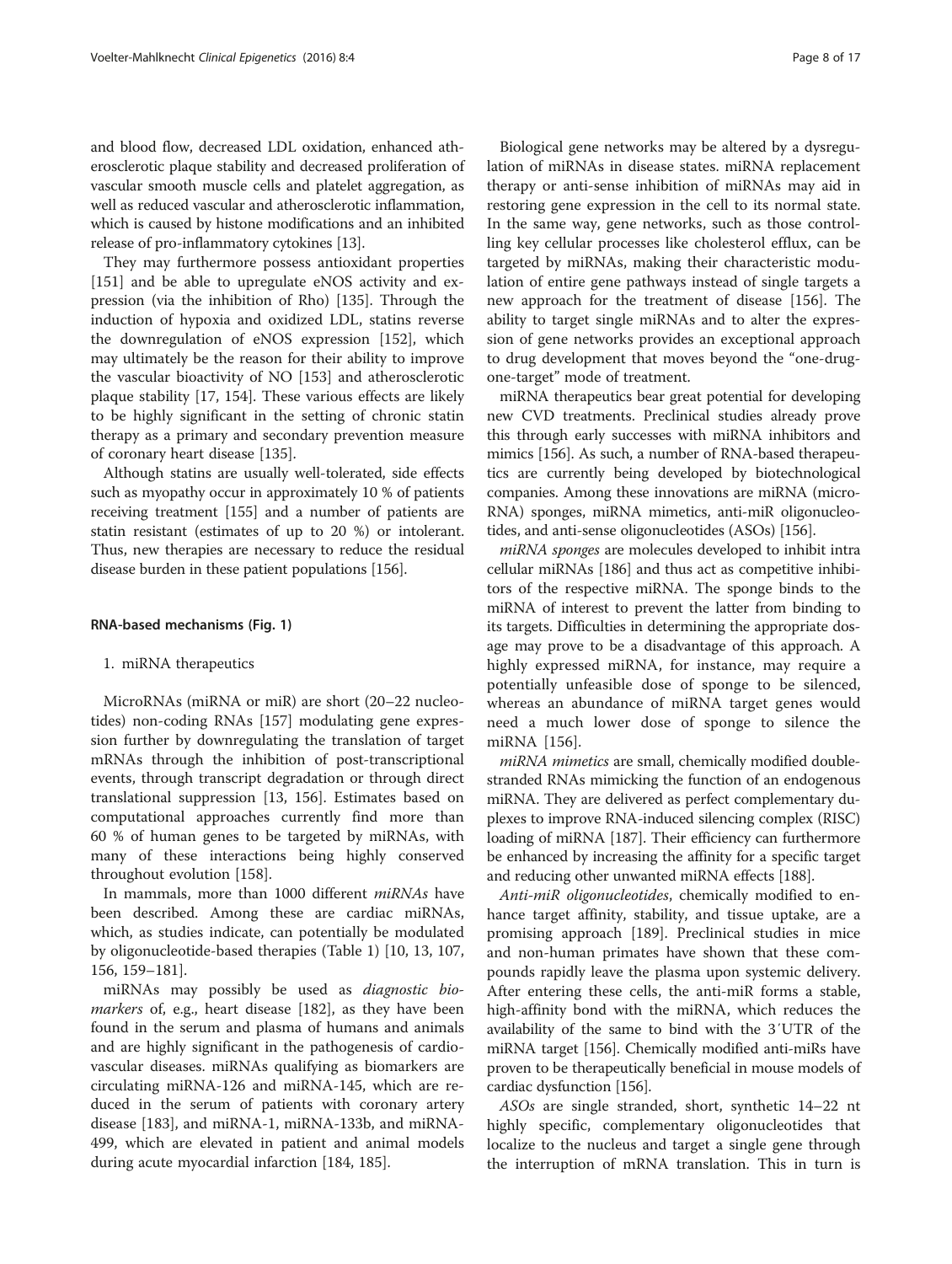|                                                      | Mechanisms and clinical relevance                                                                                                                                                                                                                                                                                                                                     | Target(s)                                                                    | Development of microRNA-based<br>therapeutics by companies                                                                                                                                                                                                                      | References        |
|------------------------------------------------------|-----------------------------------------------------------------------------------------------------------------------------------------------------------------------------------------------------------------------------------------------------------------------------------------------------------------------------------------------------------------------|------------------------------------------------------------------------------|---------------------------------------------------------------------------------------------------------------------------------------------------------------------------------------------------------------------------------------------------------------------------------|-------------------|
| miR-208                                              | 1. Inhibition of miR-208a prevents cardiac remodeling<br>2. Role in cardiac fibrosis not yet fully identified                                                                                                                                                                                                                                                         | p21                                                                          | $\mathsf X$                                                                                                                                                                                                                                                                     | [10, 107]         |
| $miR-33$                                             | 1. Targets genes involved in HDL metabolism. Preclinical<br>models in which anti-miR-33 was delivered for up to 12<br>weeks have shown no adverse effects of the approach<br>(assessed by liver enzymes, plasma cytokine levels, blood<br>chemistry panels, blood counts, body weight)<br>2. Directly target macrophages and cause a regression<br>of atherosclerosis | ABCA1, ABCG1, AMPK alpha, CPT1A, CROT,<br>HADHB, IRS2, NPC1, PRKAA1, SREBP-1 | Anti-miR oligonucleotide against<br>miR-33a/b for treating atherosclerosis<br>and dyslipidemia                                                                                                                                                                                  | [156, 160, 179]   |
| $miR-146$                                            | Pathogenesis and clinical manifestation of atherosclerosis                                                                                                                                                                                                                                                                                                            | CD40L, IRAK1, IRAK2, TLR4, TRAF6                                             |                                                                                                                                                                                                                                                                                 | [180, 181]        |
| miR-15 family (including<br>miR-15, miR-16, miR-497) | Associated with cell cycle arrest and survival by<br>regulating anti-apoptotic and cell cycle genes                                                                                                                                                                                                                                                                   | CARM1                                                                        | Anti-miR towards miR-15 for post-<br>myocardial infarction remodeling of<br>the heart. An 8-mer (nucleotide)<br>directed against the seed region of<br>the miR-15 family: more effective in the<br>derepression of target genes than the<br>previously used LNA-modified 16-mer | [161, 162]        |
| miR-23a, miR-23b, miR-24,<br>miR-195, miR-214        | Overexpression of these microRNAs causes hypertrophy<br>in human cardiomyocytes                                                                                                                                                                                                                                                                                       | CDC42 (miR195)                                                               | anti-miR towards miR-195 for post-<br>myocardial infarction remodeling of<br>the heart.                                                                                                                                                                                         | $[161 - 163]$     |
|                                                      | Overexpression of miR-195 in the heart is a sufficient<br>cause for heart failure                                                                                                                                                                                                                                                                                     |                                                                              |                                                                                                                                                                                                                                                                                 |                   |
|                                                      | Transgenic miR-195 mice may develop dilated<br>cardiomyopathy                                                                                                                                                                                                                                                                                                         |                                                                              |                                                                                                                                                                                                                                                                                 |                   |
| miR-133                                              | Overexpression of miR-133 inhibits cardiac hypertrophy                                                                                                                                                                                                                                                                                                                | SP <sub>1</sub>                                                              |                                                                                                                                                                                                                                                                                 | [163, 164]        |
| $miR-34$                                             | The response of the heart to stress, including myocardial<br>infarction, leads to an upregulation of miR-34. Involved<br>in cardiac hypertrophy and fibrosis                                                                                                                                                                                                          | SIRT1                                                                        | LNA-modified anti-miR against<br>miR-34a aimed at improving systolic<br>pressure and increasing angiogenesis                                                                                                                                                                    | [165]             |
| $miR-29$                                             | miR-29 is implicated in cardiac fibrosis and is<br>downregulated after myocardial infarct and after<br>cardiac injury                                                                                                                                                                                                                                                 | LPL (miR-29a)                                                                | Development of a pro-miR to target<br>multiple components of the fibrosis<br>pathway                                                                                                                                                                                            | [166]             |
|                                                      |                                                                                                                                                                                                                                                                                                                                                                       | DNMT3B (miR-29b)                                                             |                                                                                                                                                                                                                                                                                 |                   |
| $miR-21$                                             | miR-21 levels in cardiac fibroblasts lead to a decrease in<br>its target mRNA, sprouty-1 (Spry1), a negative regulator<br>of ERK-MAP kinase activity, as well as fibroblast growth<br>factor-2 (FGF2) secretion                                                                                                                                                       | BCL-2, PDCD4,                                                                | ASO to miR-21 in order to elevate<br>Spry1 expression, to reduce FGF2, and<br>therefore to decrease fibroblast growth<br>Anti-miR-21 may help treat a variety of<br>fibrotic conditions, including cardiac<br>fibrosis                                                          | $[167 - 169]$     |
|                                                      |                                                                                                                                                                                                                                                                                                                                                                       | PPARalpha,                                                                   |                                                                                                                                                                                                                                                                                 |                   |
|                                                      |                                                                                                                                                                                                                                                                                                                                                                       | PTEN, TPM1, TLR4                                                             |                                                                                                                                                                                                                                                                                 |                   |
| miR-155                                              | miR-155 has been implicated in viral myocarditis. An<br>LNA-anti-miR directed against murine miR-155 reduced<br>myocardial damage during myocarditis                                                                                                                                                                                                                  | AT1R, ETS-1, MLCK, BCL-2, ETS-1, FADD,<br>HBP1, MAP3K10                      | X                                                                                                                                                                                                                                                                               | $[13, 170 - 173]$ |

# <span id="page-8-0"></span>Table 1 Mechanisms, clinical relevance, targets and development of microRNA-based therapeutics by companies<br>Mechanisms and clinical relevance

The inhibition of endogenous miR-155 has clinical bene fit for both cardiac hypertrophy and heart failure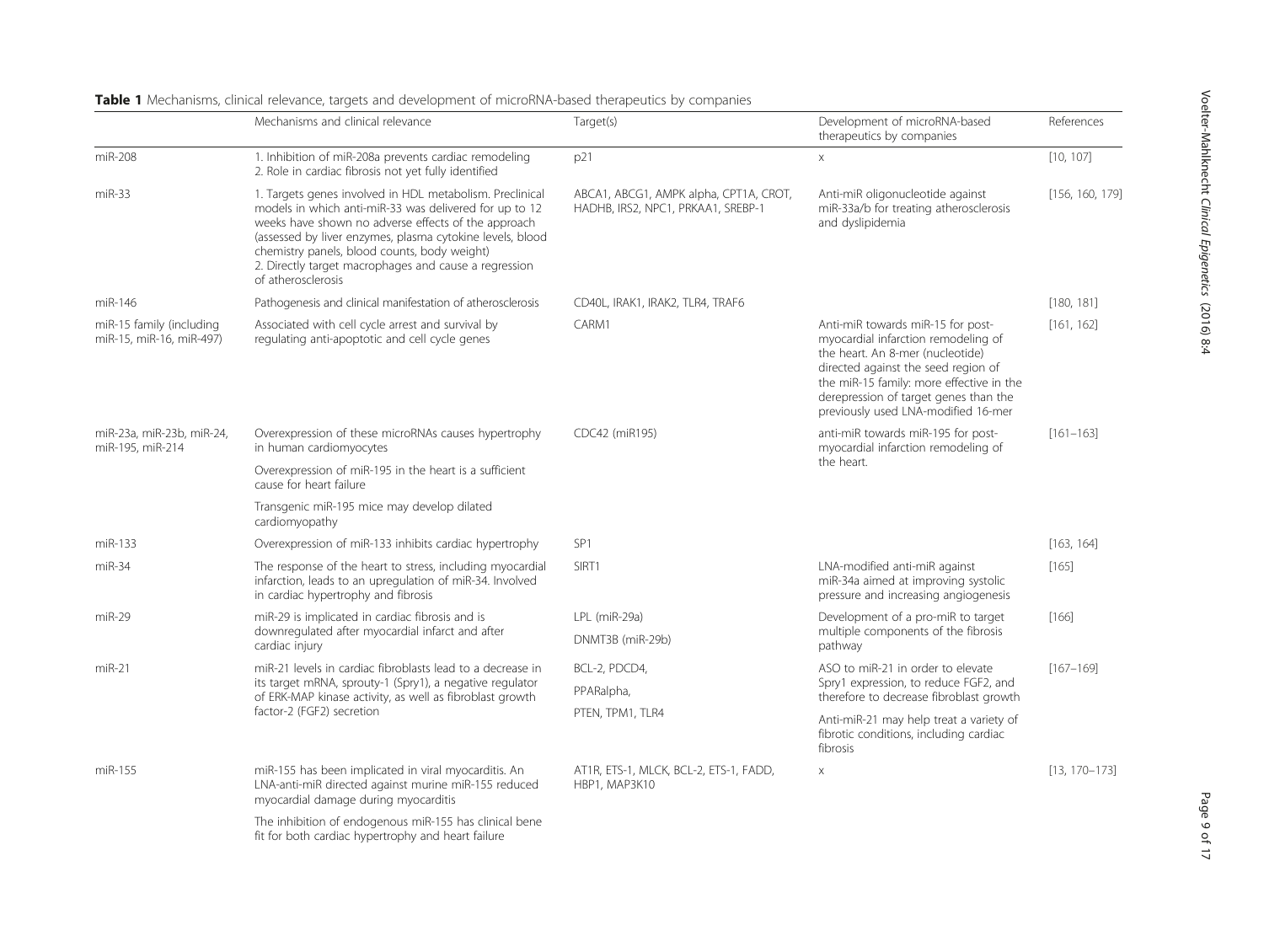| miR-145          | Genetic deletion of miR-145 results in excessive<br>remodeling of the right ventricle and decreasing blood<br>pressure. After vascular injury, the cytoskeleton of<br>smooth muscle cells is modulated by a downregulation<br>of miRNA-145                                                                                                            | JAM-A                                      | X | [172]          |
|------------------|-------------------------------------------------------------------------------------------------------------------------------------------------------------------------------------------------------------------------------------------------------------------------------------------------------------------------------------------------------|--------------------------------------------|---|----------------|
| miR-221, miR-222 | Proliferation of smooth muscle cells is partially<br>enhanced by an increase in endogenous miRNA-221<br>and miRNA-222 levels                                                                                                                                                                                                                          | c-Kit, eNOS, ETS-1, PAK1, p27, p57, STAT5A |   | [163]          |
| miR-126          | As atherosclerosis develops, the inflammation of vessel<br>walls is enforced by a downregulation of miRNA-126<br>promoting the expression of VCAM-1 (vascular cell<br>adhesion molecule) and inducing the production of<br>CXCL12 (C-X-C motif chemokine 12), which in turn<br>leads to the recruitment and adhesion of further<br>inflammatory cells | BCL-2, FOXO3, IRS1                         |   | [174, 175]     |
| miR-217          | When expression of miRNA-217 in atherosclerotic<br>plaques increases, the endothelium disintegrates, which<br>then leads to the inhibition of SIRT1 that causes an<br>acceleration of vascular senescence                                                                                                                                             | SirT1                                      |   | [176]          |
| $miR-1$          | In developing mouse hearts, the overexpression of<br>miR-1 causes decreased cardiomyocyte proliferation<br>and premature differentiation. Experiments with mice<br>suggest that transient downregulation of miR-1 may<br>prove to be of therapeutic benefit to patients suffering<br>from acute myocardial infarction                                 | MLCK, KLF4, MRTF-A, PIM-1                  |   | [13, 177, 178] |
|                  | miR-1 negatively regulates key components of calcium<br>signaling pathways and fetal gene activation, making<br>it a vital part of agonist-induced cardiomyocyte<br>hypertrophy in the mouse                                                                                                                                                          |                                            |   |                |

Table 1 Mechanisms, clinical relevance, targets and development of microRNA-based therapeutics by companies (Continued)

ABCA1 ATP binding cassette transporter A1, ABCG1 ATP binding cassette transporter G1, AMPKa AMP kinase subunit-a, AT1R angiotensin II type 1 receptor, BCL-2 B-cell lymphoma 2, CARM1 coactivator-associated<br>arqinine methyltr synthase. ETS-1 E26 transformation-specific sequence 1, FADD Fas-associated death domain-containing protein. FOXO3 forkhead box O3, HADHB hydroxyacyl-CoA-denydrogenase, IRAK1 interleukin-1 receptorsynthase, ETS-1 E26 transformation-specific sequence 1, FADD Fas-associated death domain-containing protein, FOXO3 forkhead box O3, HADHB hydroxyacyl-CoA-dehydrogenase, IRAK1 interleukin-1 receptor-<br>associated kinase 1 IRA associated kinase 1, IRAK2 interleukin-1 receptor-associated kinase 2, IRS1 insulin receptor substrate 1, IRS2 insulin receptor substrate 2, HBP1 HMG box-transcription protein 1, JAM-A junctional adhesion molecule-A,<br>UPL L LPL Lipoproteinlipase, MAP3K10 mitogen-activated kinase kinase kinase 10, MLCK myosin light chain Rearge, MRTF-A myocardin-related transcription factor A, MYL9 myosin light chain 9, NOX4 NADPH oxidase 4, NPC1 Niemann-Pick C1, PAK1 p21/Cdc42/Rac1-activated kinase 1, PDCD4 programmed cell death 4, PPARα peroxisome proliferator-activated receptor-α, PRKAA1 protein kinase, AMP-activated, α 1 catalytic subunit, PTEN phosphatase and tensin homologue, SIRT1 sirtuin 1, SirT1 silent information regulator 1, SREBP-1 sterol regulatory element-binding protein 1, STAT5A signal transducer and activator of transcription 5A, TLR4 toll-like receptor 4, TPM1 tropomyosin 1, TRAF6 TNF receptor-associated factor 6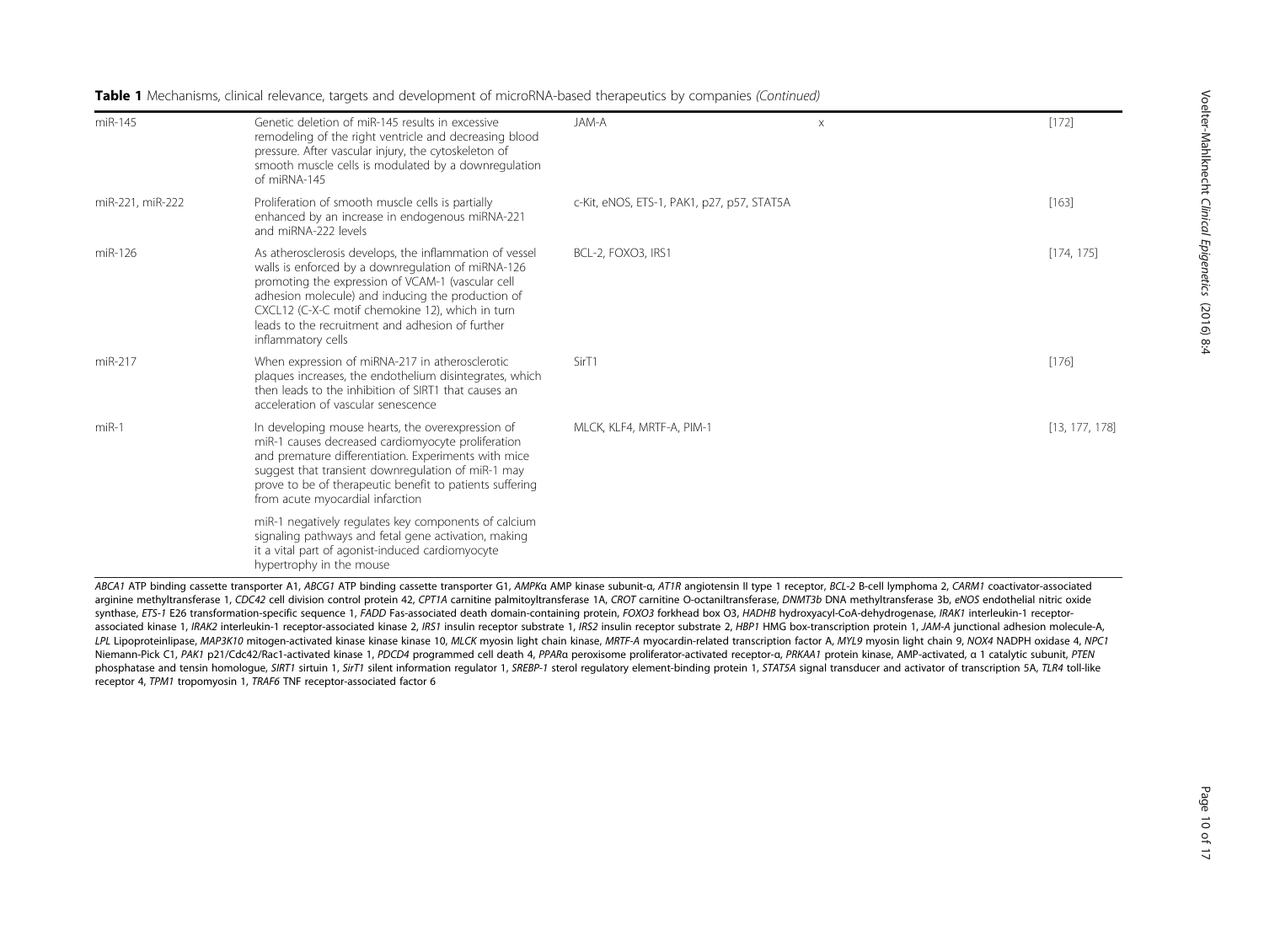achieved by an RNase H cleavage mechanism that degrades the transcript [\[190\]](#page-16-0). Thus, the target mRNA cannot be translated and the level of protein is reduced as it is prevented from reaching the ribosome [[191, 192](#page-16-0)].

Mipomersen, a first-in-class ASO inhibitor recently approved by the FDA, inhibits a synthesis of messenger RNA (mRNA) of apolipoprotein B (Apo B) in the liver. Kynamro furthermore reduces LDL-c for the treatment of homozygous familial hypercholesterolemia. These findings enable other oligonucleotide-based therapies and thus bring miRNA therapeutics closer to clinical practice [[193\]](#page-16-0).

Another LDL-c lipid-lowering agent is lomitapide. Lomitapide and mipomersen both lower LDL-c through the reduced production of hepatic VLDL, which allows them to act independently of an LDL receptor, making them suitable treatment options for patients with homozygous familial hypercholesterolemia.

However, hepatic fat accumulation is intrinsincally linked to the processes connected to lomitapide and mipomersen. The long-term implications of this negative effect are unknown at this time [[193\]](#page-16-0). Lomitapide can also cause gastrointestinal side effects, like diarrhea and nausea, which are, however, manageable by decreasing the medication dose and maintaining a strict low-fat diet. Lomitapide as a cytochrome P450 3A4 inhibitor has potential for drug-drug interactions with other cytochrome P450 3A4 inhibitors and drugs metabolized by cytochrome P450 3A4 [\[193](#page-16-0)]. Mipomersen, on the other hand, can lead to injection-site reactions and flu-like symptoms [[193](#page-16-0)].

Kynamro currently has approval for treatment of familial hypercholesterolemia [\[194](#page-16-0)–[196\]](#page-16-0), a genetic disorder of lipid metabolism characterized by elevated LDL-c, as well as an increased risk of suffering premature coronary heart disease [\[156\]](#page-15-0).

### 2. Long non-coding RNAs (lncRNAs)

While research predominantly discusses small noncoding RNAs, such as microRNAs, long non-coding RNAs (lncRNAs) are gaining more prominence as regulators of gene expression. The central role that lncRNAs play in heart development is only slowly being recognized. In addition, understanding the function of these molecules in CVD is even further away [[13\]](#page-12-0).

Long non-coding RNAs are a large and diverse class of transcribed RNA molecules, exhibiting a length of more than 200 nucleotides that do not encode proteins and are primarily located in the nucleus [\[197](#page-16-0)]. Long noncoding RNAs function either by binding to DNA or RNA in a sequence-specific manner or by binding to proteins [\[197\]](#page-16-0). They are transcribed as overlapping sense and anti-sense transcripts of coding DNA regions

responsible for the regulation of the transcription of corresponding overlapping mRNA [[198](#page-16-0)]. LncRNAs are functionally distinct from small non-coding RNAs, namely miRNAs, as the latter primarily mediate posttranscriptional repression in the cytoplasm. Certain lncRNAs are precursors for smaller regulatory RNAs such as miRNAs or piRNAs [\[197](#page-16-0)]. lncRNAs play a significant role in epigenetic regulation as they, for instance, mediate the activation or repression of target genes through methylation of DNA posttranslational histone modifications [[13](#page-12-0), [199](#page-16-0)]. Their expression is developmentally regulated and can be tissue- and cell-type specific [[197](#page-16-0)]. As lncRNAs are believed to bear important regulatory functions, they add yet another layer of complexity to our understanding of genomic regulation [[197](#page-16-0)].

The lncRNA anti-sense non-coding RNA in the INK4 locus (ANRIL) [\[200](#page-16-0)–[209\]](#page-16-0) modulates atherosclerosis susceptibility at Chr9p21.3 and is overexpressed in human atherosclerotic plaques [[201](#page-16-0), [210](#page-16-0)]. ANRIL is furthermore a mediator of epigenetic regulation [\[13](#page-12-0)]. The overexpression of ANRIL moreover causes accelerated proliferation and increased adhesion, as well as decreased apoptosis [\[205](#page-16-0)], both of which are key mechanisms of atherogenesis [\[205](#page-16-0)].

The lncRNAs FOXF1 adjacent non-coding developmental regulatory RNA (FENDRR) and Braveheart partake in defining the gene transcription program responsible for heart development and cardiomyocyte differentiation, respectively, which indicates they may also be involved in heart failure [[211](#page-16-0), [212](#page-16-0)].

### Discussion and limitations

To our knowledge, no epigenetically active agents or drugs targeting histone acetylation and/or methylation have thus far entered clinical trials for CVD, nor have any of the latter been approved by the FDA (US Food and Drug Administration). Data on the potential use of epigenetically active compounds concerning these pathologies are, in fact, merely provisional. The complex relationship between epigenetic regulation and CVD development clearly demands further studies.

Epidemiological and clinical studies have shown that lifestyle modifications including nutritional habits and exercise are first protective measures for reducing the risk of CVD. Nutritional factors in particular are essential for preventing cardiovascular diseases. This comprises both avoiding undesirable food supplements, such as high concentrations of salt and low-density lipoproteins, while simultaneously emphasizing nutritional ingredients with beneficial health effects. Food components such as polyphenols, cocoa, and folic acid are known to affect epigenetic signaling pathways including DNA methylation, whereas it should be kept in mind that excessive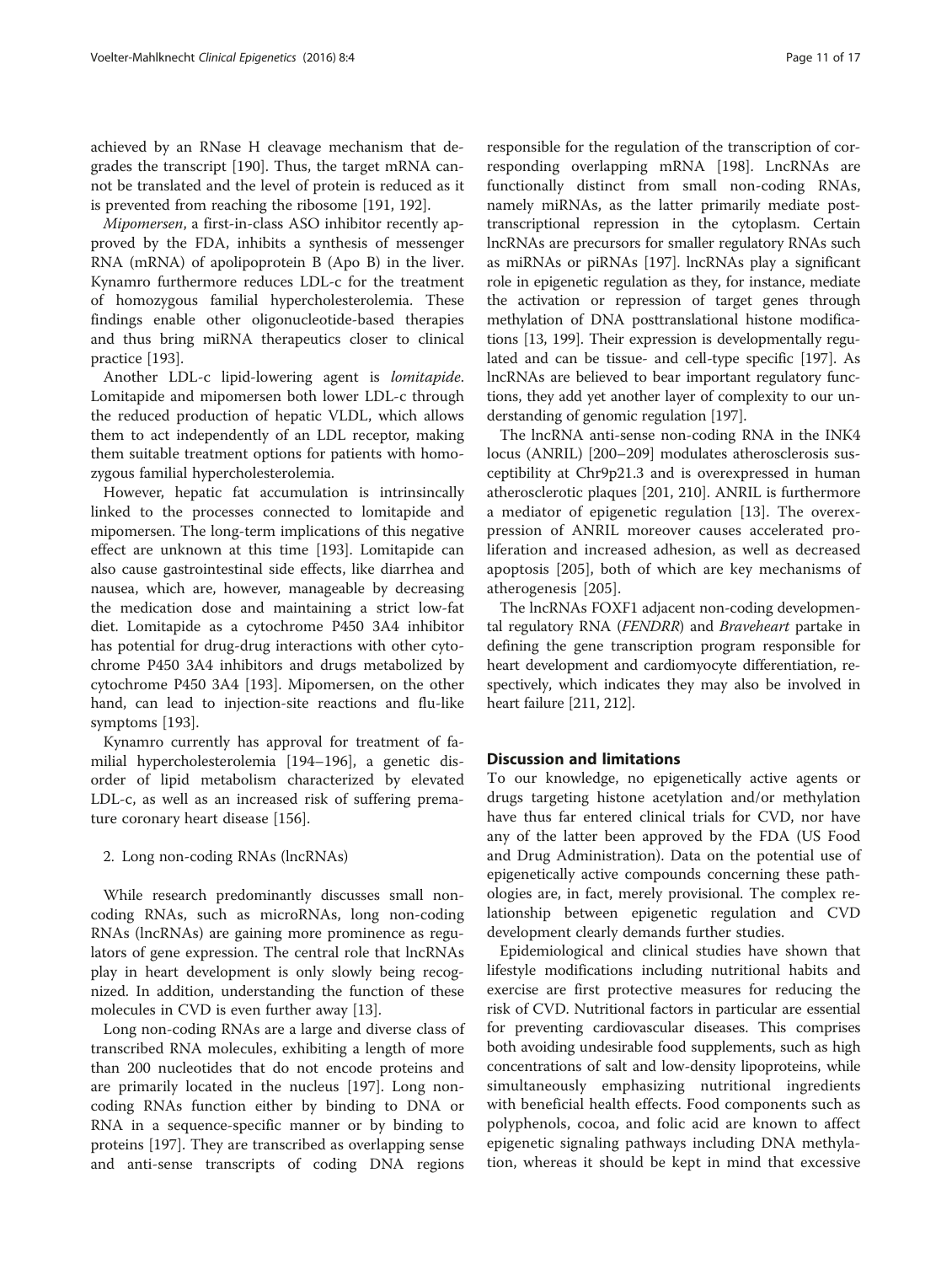<span id="page-11-0"></span>application of folic acid significantly increases the risk of carcinoma.

Although clinical practice does not yet use epigenetically active molecules in the therapy of atherosclerosisrelated CVD, currently available therapies, such as those using statins to promote epigenetic-based control in CVD prevention through histone modifications, are already moving towards an exploitation of these mechanisms.

While it has been more than 20 years since NO was identified as an endogenous agent produced by the cardiovascular system, until recently attempts to create acceptable therapeutic measures for the modulation of endogenous NO activity or production have not progressed much. NO and its signaling responses possess complex features of chemistry, biochemistry, and molecular biology. The development of targeted therapies for NO delivery or agents that enhance endogenous NO production is intrinsically difficult and the optimal supplemental therapies to significantly increase the positive effects of NO donors or endogenous NO are equally difficult to determine. Thus, all of these issues connected to an epigenetic treatment of CVD require additional clinical study [\[135](#page-14-0)].

Non-coding RNAs were found to be important in the pathogenesis of cardiovascular disease and also offer the possibility of operating as diagnostic and prognostic biomarkers [\[213\]](#page-16-0). Recent studies—though limited to animal models—have suggested that miRNA inhibition could be an effective therapeutic approach in CVD. Several classes of RNA therapeutics are currently under clinical development by biotechnology companies, including antisense oligonucleotides as well as microRNA mimetics and inhibitors.

The use of miRNA and their targets as diagnostic markers or as therapeutics for CVD is promising, but has not yet been realized. As each miRNA may posttranscriptionally regulate 100 different mRNAs, it is difficult to connect any particular miRNA to a specific disease [\[13](#page-12-0), [214\]](#page-16-0). For this reason, it would be preferable to restrict changes in miRNA levels to diseased cells. While the stable inhibition of target miRNAs in specific cell types cannot be achieved through any methodical means currently available, the future is likely to hold some promising opportunities [[13](#page-12-0)].

Further studies are necessary to improve our understanding of the involvement of lncRNA in regulating gene expression changes underlying heart failure, for example. Through the data won from such studies, it could be possible to develop specific therapeutic strategies for heart failure, for example, on the basis of interference with lncRNA pathways. The role of lncRNAs (e.g., FENDRR, Braveheart) in heart development is now emerging. lncRNA mechanisms may prove successful in preventing and treating different CVD [\[210\]](#page-16-0).

### **Conclusions**

Cardiovascular diseases confront mankind with vast and daunting health and financial burdens. Improving preventive and therapeutic measures against them is becoming increasingly necessary. Research efforts should particularly aim at the primary prevention of CVD. There is a promise for enhancing the therapeutic armamentarium against a variety of cardiovascular diseases, particularly as cardiovascular tissues are now being targeted with epigenetic therapies.

#### **Abbreviations**

ANRIL: anti-sense non-coding RNA in the INK4 locus; ASOs: anti-sense oligonucleotides; CHD: coronary heart disease; CVD: cardiovascular disease; DAC: 5-aza-2-deoxycytidinedemethylating agent; DNMT: DNA methyltransferase; eNOS: endothelial nitric oxide synthase; GATA4: GATA binding protein 4; HAT: histone acetyltransferase; HDAC: histone deacetylase; HDL: high-density lipoprotein; LDL: low-density lipoprotein; LNAs: locked nucleic acids; lncRNAs: long non-coding RNAs; miRNA: microRNA; NO: nitric oxide; TSA: trichostatin.

### Competing interests

The author declares that she has no competing interests.

### Acknowledgements

We acknowledge support by Deutsche Forschungsgemeinschaft and Open Access Publishing Fund of University of Tuebingen.

### Received: 3 August 2015 Accepted: 6 January 2016 Published online: 15 January 2016

### References

- 1. Community research and development information service. [http://www.](http://www.cordis.europa.eu/home_en.html) [cordis.europa.eu/home\\_en.html.](http://www.cordis.europa.eu/home_en.html) Accessed 14 June 2015
- 2. Mozaffarian D, Benjamin EJ, Go AS, Arnett DK, Blaha MJ, Cushman M, et al. Heart disease and stroke statistics—2015 update: a report from the American Heart Association. Circulation. 2015;131(4):e29–322. Epub 2014/12/19.
- 3. Lloyd-Jones D, Adams RJ, Brown TM, Carnethon M, Dai S, De Simone G, et al. Heart disease and stroke statistics—2010 update: a report from the American Heart Association. Circulation. 2010;121(7):e46–e215. Epub 2009/12/19.
- 4. Mathers CD, Loncar D. Projections of global mortality and burden of disease from 2002 to 2030. PLoS Med. 2006;3(11):e442. Epub 2006/11/30.
- 5. Halfon N, Hochstein M. Life course health development: an integrated framework for developing health, policy, and research. Milbank Q. 2002; 80(3):433–79. iii. Epub 2002/09/18.
- 6. Ben-Shlomo Y, Kuh D. A life course approach to chronic disease epidemiology: conceptual models, empirical challenges and interdisciplinary perspectives. Int J Epidemiol. 2002;31(2):285–93. Epub 2002/05/01.
- 7. Wang D, He Y, Li Y, Luan D, Zhai F, Yang X, et al. Joint association of dietary pattern and physical activity level with cardiovascular disease risk factors among Chinese men: a cross-sectional study. PLoS One. 2013;8(6):e66210. Epub 2013/07/11.
- 8. Chomistek AK, Manson JE, Stefanick ML, Lu B, Sands-Lincoln M, Going SB, et al. Relationship of sedentary behavior and physical activity to incident cardiovascular disease: results from the Women's Health Initiative. J Am Coll Cardiol. 2013;61(23):2346–54. Epub 2013/04/16.
- 9. Abi Khalil C, Roussel R, Mohammedi K, Danchin N, Marre M. Cause-specific mortality in diabetes: recent changes in trend mortality. Eur J Prev Cardiol. 2012;19(3):374–81. Epub 2012/09/20.
- 10. Montgomery RL, Hullinger TG, Semus HM, Dickinson BA, Seto AG, Lynch JM, et al. Therapeutic inhibition of miR-208a improves cardiac function and survival during heart failure. Circulation. 2011;124(14):1537–47. Epub 2011/09/09.
- 11. Schleithoff C, Voelter-Mahlknecht S, Dahmke IN, Mahlknecht U. On the epigenetics of vascular regulation and disease. Clin epigenetics. 2012;4(1):7. Epub 2012/05/25.
- 12. Matouk CC, Marsden PA. Epigenetic regulation of vascular endothelial gene expression. Circ Res. 2008;102(8):873–87. Epub 2008/04/26.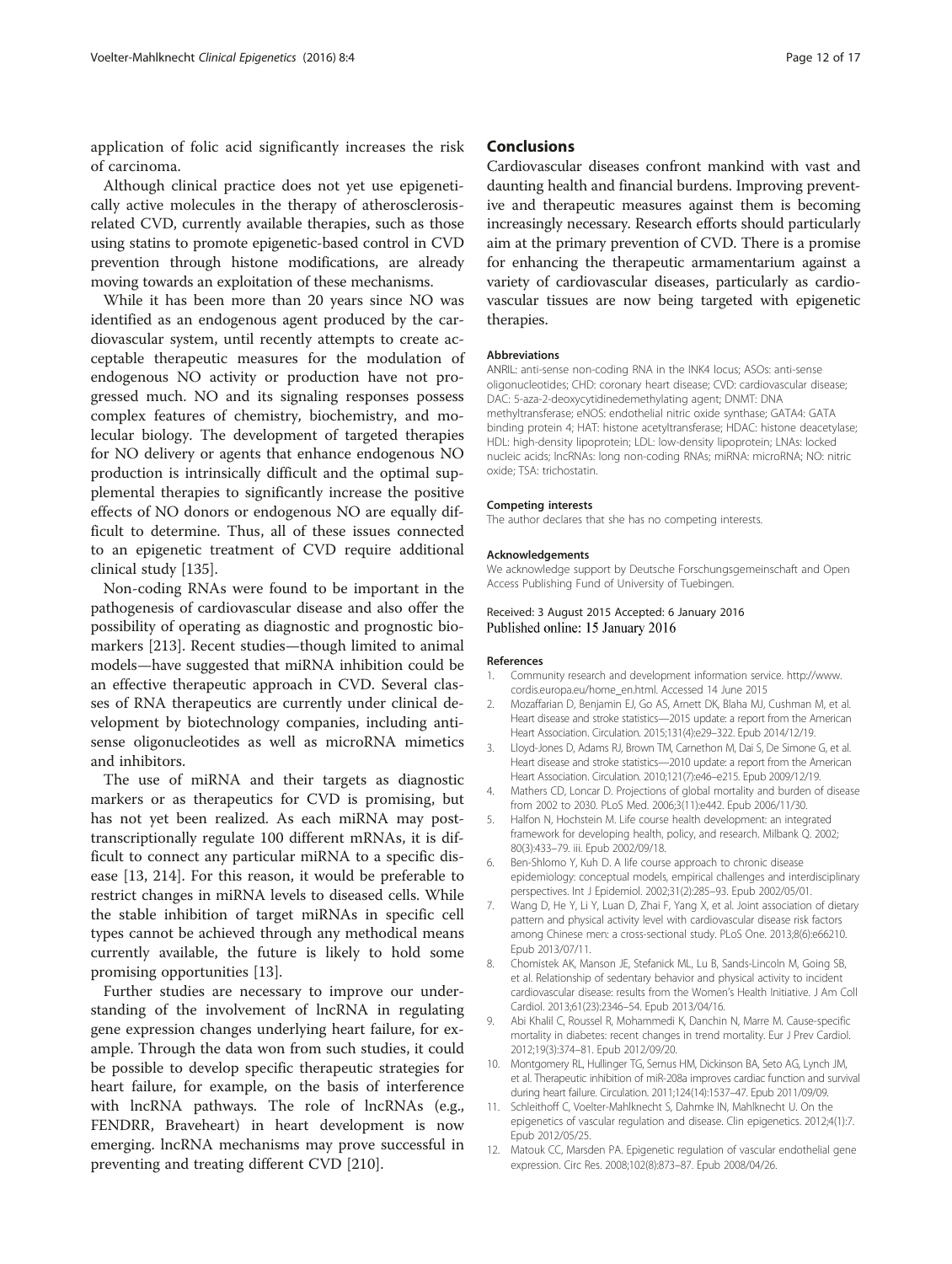- <span id="page-12-0"></span>13. Schiano C, Vietri MT, Grimaldi V, Picascia A, Pascale MR, Napoli C. Epigenetic-related therapeutic challenges in cardiovascular disease. Trends Pharmacol Sci. 2015;36(4):226–35. Epub 2015/03/12.
- 14. Ehrlich M. DNA hypomethylation in cancer cells. Epigenomics. 2009;1(2):239–59. Epub 2010/05/25.
- 15. Herman JG, Baylin SB. Gene silencing in cancer in association with promoter hypermethylation. N Engl J Med. 2003;349(21):2042–54. Epub 2003/11/25.
- 16. Duthie SJ. Epigenetic modifications and human pathologies: cancer and CVD. Proc Nutr Soc. 2011;70(1):47–56. Epub 2010/11/12.
- 17. Turunen MP, Aavik E, Yla-Herttuala S. Epigenetics and atherosclerosis. Biochim Biophys Acta. 2009;1790(9):886–91. Epub 2009/02/24.
- 18. Baccarelli A, Rienstra M, Benjamin EJ. Cardiovascular epigenetics: basic concepts and results from animal and human studies. Circ Cardiovasc Genet. 2010;3(6):567–73. Epub 2010/12/16.
- 19. Friso S, Pizzolo F, Choi SW, Guarini P, Castagna A, Ravagnani V, et al. Epigenetic control of 11 beta-hydroxysteroid dehydrogenase 2 gene promoter is related to human hypertension. Atherosclerosis. 2008;199(2):323–7. Epub 2008/01/08.
- 20. Crescenti A, Sola R, Valls RM, Caimari A, Del Bas JM, Anguera A, et al. Cocoa consumption alters the global DNA methylation of peripheral leukocytes in humans with cardiovascular disease risk factors: a randomized controlled trial. PLoS One. 2013;8(6):e65744. Epub 2013/07/11.
- 21. Feil R, Fraga MF. Epigenetics and the environment: emerging patterns and implications. Nat Rev Genet. 2011;13(2):97–109. Epub 2012/01/05.
- 22. Corti R, Flammer AJ, Hollenberg NK, Luscher TF. Cocoa and cardiovascular health. Circulation. 2009;119(10):1433–41. Epub 2009/03/18.
- 23. Visioli F, Bernaert H, Corti R, Ferri C, Heptinstall S, Molinari E, et al. Chocolate, lifestyle, and health. Crit Rev Food Sci Nutr. 2009;49(4):299–312. Epub 2009/02/24.
- 24. Rimbach G, Melchin M, Moehring J, Wagner AE. Polyphenols from cocoa and vascular health-a critical review. Int J Mol Sci. 2009;10(10):4290–309. Epub 2010/01/09.
- 25. Willerson JT, Ridker PM. Inflammation as a cardiovascular risk factor. Circulation. 2004;109(21 Suppl 1):II2–10. Epub 2004/06/03.
- 26. Kaplan RC, Frishman WH. Systemic inflammation as a cardiovascular disease risk factor and as a potential target for drug therapy. Heart Dis. 2001;3(5):326–32. Epub 2002/04/27.
- 27. Khan N, Khymenets O, Urpi-Sarda M, Tulipani S, Garcia-Aloy M, Monagas M, et al. Cocoa polyphenols and inflammatory markers of cardiovascular disease. Nutr. 2014;6(2):844–80. Epub 2014/02/26.
- 28. Buijsse B, Feskens EJ, Kok FJ, Kromhout D. Cocoa intake, blood pressure, and cardiovascular mortality: the Zutphen elderly study. Arch Intern Med. 2006;166(4):411–7. Epub 2006/03/01.
- 29. Janszky I, Mukamal KJ, Ljung R, Ahnve S, Ahlbom A, Hallqvist J. Chocolate consumption and mortality following a first acute myocardial infarction: the Stockholm Heart Epidemiology Program. J Intern Med. 2009;266(3):248–57. Epub 2009/08/28.
- 30. Kris-Etherton PM, Keen CL. Evidence that the antioxidant flavonoids in tea and cocoa are beneficial for cardiovascular health. Curr Opin Lipidol. 2002;13(1):41–9. Epub 2002/01/16.
- 31. Ried K, Sullivan TR, Fakler P, Frank OR, Stocks NP. Effect of cocoa on blood pressure. Cochrane Database Syst Rev. 2012;8:CD008893. Epub 2012/08/17.
- 32. Jia L, Liu X, Bai YY, Li SH, Sun K, He C, et al. Short-term effect of cocoa product consumption on lipid profile: a meta-analysis of randomized controlled trials. Am J Clin Nutr. 2010;92(1):218–25. Epub 2010/05/28.
- 33. Hooper L, Kroon PA, Rimm EB, Cohn JS, Harvey I, Le Cornu KA, et al. Flavonoids, flavonoid-rich foods, and cardiovascular risk: a meta-analysis of randomized controlled trials. Am J Clin Nutr. 2008;88(1):38–50. Epub 2008/07/11.
- 34. Hooper L, Kay C, Abdelhamid A, Kroon PA, Cohn JS, Rimm EB, et al. Effects of chocolate, cocoa, and flavan-3-ols on cardiovascular health: a systematic review and meta-analysis of randomized trials. Am J Clin Nutr. 2012;95(3):740–51. Epub 2012/02/04.
- 35. Schroeter H, Heiss C, Balzer J, Kleinbongard P, Keen CL, Hollenberg NK, et al. (−)-Epicatechin mediates beneficial effects of flavanol-rich cocoa on vascular function in humans. Proc Natl Acad Sci U S A. 2006;103(4):1024–9. Epub 2006/01/19.
- 36. Khan N, Monagas M, Andres-Lacueva C, Casas R, Urpi-Sarda M, Lamuela-Raventos RM, et al. Regular consumption of cocoa powder with milk increases HDL cholesterol and reduces oxidized LDL levels in subjects at high-risk of cardiovascular disease. Nutr Metab Cardiovasc Dis. 2012;22(12):1046–53. Epub 2011/05/10.
- 37. Baba S, Osakabe N, Kato Y, Natsume M, Yasuda A, Kido T, et al. Continuous intake of polyphenolic compounds containing cocoa

powder reduces LDL oxidative susceptibility and has beneficial effects on plasma HDL-cholesterol concentrations in humans. Am J Clin Nutr. 2007;85(3):709–17. Epub 2007/03/09.

- 38. Osakabe N, Baba S, Yasuda A, Iwamoto T, Kamiyama M, Takizawa T, et al. Daily cocoa intake reduces the susceptibility of low-density lipoprotein to oxidation as demonstrated in healthy human volunteers. Free Radic Res. 2001;34(1):93–9. Epub 2001/03/10.
- 39. Vita JA. Endothelial function and clinical outcome. Heart. 2005;91(10):1278–9. Epub 2005/09/16.
- 40. Rein D, Paglieroni TG, Wun T, Pearson DA, Schmitz HH, Gosselin R, et al. Cocoa inhibits platelet activation and function. Am J Clin Nutr. 2000;72(1):30–5. Epub 2000/06/29.
- 41. Sarria B, Martinez-Lopez S, Sierra-Cinos JL, Garcia-Diz L, Mateos R, Bravo L. Regular consumption of a cocoa product improves the cardiometabolic profile in healthy and moderately hypercholesterolaemic adults. Br J Nutr. 2014;111(1):122–34. Epub 2013/07/05.
- 42. Fisher ND, Hollenberg NK. Aging and vascular responses to flavanol-rich cocoa. J Hypertens. 2006;24(8):1575–80. Epub 2006/08/01.
- 43. Heiss C, Finis D, Kleinbongard P, Hoffmann A, Rassaf T, Kelm M, et al. Sustained increase in flow-mediated dilation after daily intake of highflavanol cocoa drink over 1 week. J Cardiovasc Pharmacol. 2007;49(2):74–80. Epub 2007/02/22.
- 44. Holt RR, Schramm DD, Keen CL, Lazarus SA, Schmitz HH. Chocolate consumption and platelet function. Jama. 2002;287(17):2212–3. Epub 2002/05/01.
- Murphy KJ, Chronopoulos AK, Singh I, Francis MA, Moriarty H, Pike MJ, et al. Dietary flavanols and procyanidin oligomers from cocoa (Theobroma cacao) inhibit platelet function. Am J Clin Nutr. 2003;77(6):1466–73. Epub 2003/06/07.
- 46. Innes AJ, Kennedy G, McLaren M, Bancroft AJ, Belch JJ. Dark chocolate inhibits platelet aggregation in healthy volunteers. Platelets. 2003;14(5):325–7. Epub 2003/08/29.
- 47. Heiss C, Kleinbongard P, Dejam A, Perre S, Schroeter H, Sies H, et al. Acute consumption of flavanol-rich cocoa and the reversal of endothelial dysfunction in smokers. J Am Coll Cardiol. 2005;46(7):1276–83. Epub 2005/10/04.
- 48. Balzer J, Rassaf T, Heiss C, Kleinbongard P, Lauer T, Merx M, et al. Sustained benefits in vascular function through flavanol-containing cocoa in medicated diabetic patients a double-masked, randomized, controlled trial. J Am Coll Cardiol. 2008;51(22):2141–9. Epub 2008/05/31.
- 49. Faridi Z, Njike VY, Dutta S, Ali A, Katz DL. Acute dark chocolate and cocoa ingestion and endothelial function: a randomized controlled crossover trial. Am J Clin Nutr. 2008;88(1):58–63. Epub 2008/07/11.
- 50. Lichtenstein AH, Appel LJ, Brands M, Carnethon M, Daniels S, Franch HA, et al. Summary of American Heart Association Diet and Lifestyle Recommendations revision 2006. Arterioscler Thromb Vasc Biol. 2006;26(10):2186–91. Epub 2006/09/23.
- 51. Baba S, Natsume M, Yasuda A, Nakamura Y, Tamura T, Osakabe N, et al. Plasma LDL and HDL cholesterol and oxidized LDL concentrations are altered in normo- and hypercholesterolemic humans after intake of different levels of cocoa powder. J Nutr. 2007;137(6):1436–41. Epub 2007/05/22.
- 52. Mursu J, Voutilainen S, Nurmi T, Rissanen TH, Virtanen JK, Kaikkonen J, et al. Dark chocolate consumption increases HDL cholesterol concentration and chocolate fatty acids may inhibit lipid peroxidation in healthy humans. Free Radic Biol Med. 2004;37(9):1351–9. Epub 2004/09/30.
- 53. Suzuki H, Tokino T, Shinomura Y, Imai K, Toyota M. DNA methylation and cancer pathways in gastrointestinal tumors. Pharmacogenomics. 2008;9(12):1917–28. Epub 2008/12/17.
- 54. McNulty H, Pentieva K, Hoey L, Ward M. Homocysteine, B-vitamins and CVD. Proc Nutr Soc. 2008;67(2):232–7. Epub 2008/04/17.
- 55. Kim J, Kim JY, Song KS, Lee YH, Seo JS, Jelinek J, et al. Epigenetic changes in estrogen receptor beta gene in atherosclerotic cardiovascular tissues and in-vitro vascular senescence. Biochim Biophys Acta. 2007;1772(1):72–80. Epub 2006/11/18.
- 56. Yang HT, Lee M, Hong KS, Ovbiagele B, Saver JL. Efficacy of folic acid supplementation in cardiovascular disease prevention: an updated metaanalysis of randomized controlled trials. Eur J Intern Med. 2012;23(8):745–54. Epub 2012/08/14.
- 57. Debreceni B, Debreceni L. Why do homocysteine-lowering B vitamin and antioxidant E vitamin supplementations appear to be ineffective in the prevention of cardiovascular diseases? Cardiovasc Ther. 2012;30(4):227–33. Epub 2011/09/03.
- 58. Nazki FH, Sameer AS, Ganaie BA. Folate: metabolism, genes, polymorphisms and the associated diseases. Gene. 2014;533(1):11–20. Epub 2013/10/05.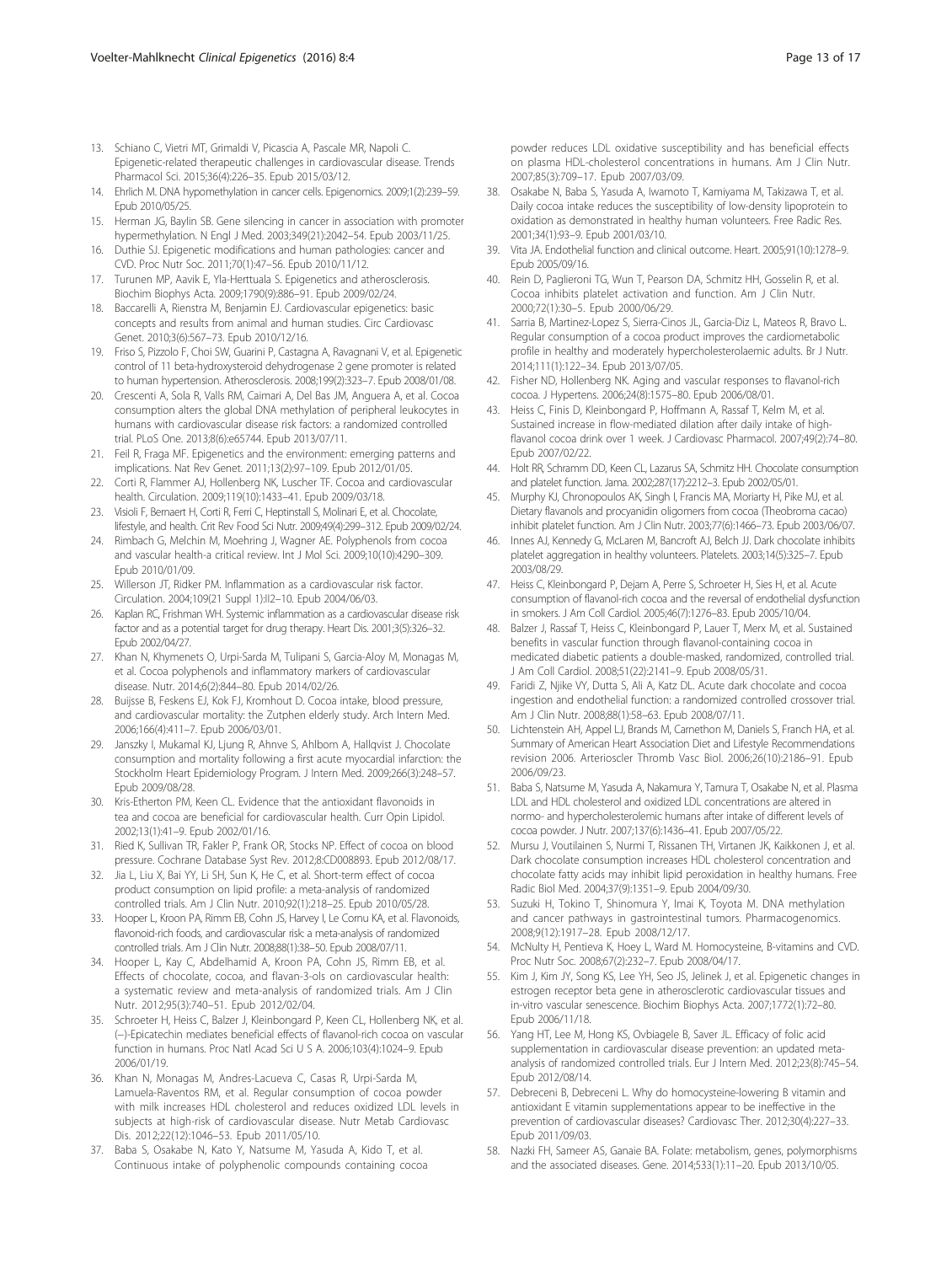- <span id="page-13-0"></span>59. Ciaccio M, Bellia C. Hyperhomocysteinemia and cardiovascular risk: effect of vitamin supplementation in risk reduction. Curr Clin Pharmacol. 2010;5(1):30–6. Epub 2010/03/20.
- 60. Miller 3rd ER, Juraschek S, Pastor-Barriuso R, Bazzano LA, Appel LJ, Guallar E. Meta-analysis of folic acid supplementation trials on risk of cardiovascular disease and risk interaction with baseline homocysteine levels. Am J Cardiol. 2010;106(4):517–27. Epub 2010/08/10.
- 61. Cacciapuoti F. Hyper-homocysteinemia: a novel risk factor or a powerful marker for cardiovascular diseases? Pathogenetic and therapeutical uncertainties. J Thromb Thrombolysis. 2011;32(1):82–8. Epub 2011/01/15.
- 62. Handy DE, Castro R, Loscalzo J. Epigenetic modifications: basic mechanisms and role in cardiovascular disease. Circulation. 2011;123(19):2145–56. Epub 2011/05/18.
- 63. Lonn E, Yusuf S, Arnold MJ, Sheridan P, Pogue J, Micks M, et al. Homocysteine lowering with folic acid and B vitamins in vascular disease. N Engl J Med. 2006;354(15):1567–77. Epub 2006/03/15.
- 64. Bonaa KH, Njolstad I, Ueland PM, Schirmer H, Tverdal A, Steigen T, et al. Homocysteine lowering and cardiovascular events after acute myocardial infarction. N Engl J Med. 2006;354(15):1578–88. Epub 2006/03/15.
- 65. Wald DS, Wald NJ, Morris JK, Law M. Folic acid, homocysteine, and cardiovascular disease: judging causality in the face of inconclusive trial evidence. BMJ (Clin res ed). 2006;333(7578):1114–7. Epub 2006/11/25.
- 66. Spence JD, Bang H, Chambless LE, Stampfer MJ. Vitamin intervention for stroke prevention trial: an efficacy analysis. Stroke. 2005;36(11):2404–9. Epub 2005/10/22.
- 67. Rajan S, Wallace JI, Brodkin KI, Beresford SA, Allen RH, Stabler SP. Response of elevated methylmalonic acid to three dose levels of oral cobalamin in older adults. J Am Geriatr Soc. 2002;50(11):1789–95. Epub 2002/11/02.
- Wallerath T, Deckert G, Ternes T, Anderson H, Li H, Witte K, et al. Resveratrol, a polyphenolic phytoalexin present in red wine, enhances expression and activity of endothelial nitric oxide synthase. Circulation. 2002;106(13):1652–8. Epub 2002/09/25.
- 69. Albertoni G, Schor N. Resveratrol plays important role in protective mechanisms in renal disease—mini-review. J Bras Nefrol. 2015;37(1):106–14. Epub 2015/04/30.
- 70. Arunachalam G, Yao H, Sundar IK, Caito S, Rahman I. SIRT1 regulates oxidant- and cigarette smoke-induced eNOS acetylation in endothelial cells: role of resveratrol. Biochem Biophys Res Commun. 2010;393(1):66–72. Epub 2010/01/28.
- 71. Frankel EN, Waterhouse AL, Kinsella JE. Inhibition of human LDL oxidation by resveratrol. Lancet. 1993;341(8852):1103–4. Epub 1993/04/24.
- 72. Reuter S, Gupta SC, Park B, Goel A, Aggarwal BB. Epigenetic changes induced by curcumin and other natural compounds. Gens nutr. 2011;6(2):93–108. Epub 2011/04/26.
- 73. Bora-Tatar G, Dayangac-Erden D, Demir AS, Dalkara S, Yelekci K, Erdem-Yurter H. Molecular modifications on carboxylic acid derivatives as potent histone deacetylase inhibitors: activity and docking studies. Bioorg Med Chem. 2009;17(14):5219–28. Epub 2009/06/13.
- 74. Liu HL, Chen Y, Cui GH, Zhou JF. Curcumin, a potent anti-tumor reagent, is a novel histone deacetylase inhibitor regulating B-NHL cell line Raji proliferation. Acta Pharmacol Sin. 2005;26(5):603–9. Epub 2005/04/22.
- 75. Hu J, Wang Y, Chen Y. Curcumin-induced histone acetylation in malignant hematologic cells. Journal of Huazhong University of Science and Technology Medical sciences = Hua zhong ke ji da xue xue bao Yi xue Ying De wen ban = Huazhong keji daxue xuebao Yixue Yingdewen ban. 2009;29(1):25–8. Epub 2009/02/19
- 76. Chen Y, Shu W, Chen W, Wu Q, Liu H, Cui G. Curcumin, both histone deacetylase and p300/CBP-specific inhibitor, represses the activity of nuclear factor kappa B and Notch 1 in Raji cells. Basic Clin Pharmacol Toxicol. 2007;101(6):427–33. Epub 2007/10/12.
- 77. Barnes PJ. Role of HDAC2 in the pathophysiology of COPD. Annu Rev Physiol. 2009;71:451–64. Epub 2008/09/27.
- 78. Meja KK, Rajendrasozhan S, Adenuga D, Biswas SK, Sundar IK, Spooner G, et al. Curcumin restores corticosteroid function in monocytes exposed to oxidants by maintaining HDAC2. Am J Respir Cell Mol Biol. 2008;39(3):312–23. Epub 2008/04/19.
- 79. Balasubramanyam K, Varier RA, Altaf M, Swaminathan V, Siddappa NB, Ranga U, et al. Curcumin, a novel p300/CREB-binding protein-specific inhibitor of acetyltransferase, represses the acetylation of histone/nonhistone proteins and histone acetyltransferase-dependent chromatin transcription. J Biol Chem. 2004;279(49):51163–71. Epub 2004/09/24.
- 80. Chen S, Feng B, George B, Chakrabarti R, Chen M, Chakrabarti S. Transcriptional coactivator p300 regulates glucose-induced gene expression in endothelial cells. Am J Physiol Endocrinol Metab. 2010;298(1):E127–37. Epub 2009/11/12.
- 81. Chiu J, Khan ZA, Farhangkhoee H, Chakrabarti S. Curcumin prevents diabetes-associated abnormalities in the kidneys by inhibiting p300 and nuclear factor-kappaB. Nutrition. 2009;25(9):964–72. Epub 2009/03/10.
- 82. Lee CW, Lin WN, Lin CC, Luo SF, Wang JS, Pouyssegur J, et al. Transcriptional regulation of VCAM-1 expression by tumor necrosis factoralpha in human tracheal smooth muscle cells: involvement of MAPKs, NFkappaB, p300, and histone acetylation. J Cell Physiol. 2006;207(1):174–86. Epub 2005/11/17.
- 83. Li HL, Liu C, de Couto G, Ouzounian M, Sun M, Wang AB, et al. Curcumin prevents and reverses murine cardiac hypertrophy. J Clin Invest. 2008;118(3):879–93. Epub 2008/02/23.
- 84. Singh N, Misra K. Computational screening of molecular targets in Plasmodium for novel non resistant anti-malarial drugs. Bioinformation. 2009;3(6):255–62. Epub 2009/03/04.
- 85. Taniura H, Sng JC, Yoneda Y. Histone modifications in status epilepticus induced by kainate. Histol Histopathol. 2006;21(7):785–91. Epub 2006/04/07.
- 86. Ryu H, Smith K, Camelo SI, Carreras I, Lee J, Iglesias AH, et al. Sodium phenylbutyrate prolongs survival and regulates expression of anti-apoptotic genes in transgenic amyotrophic lateral sclerosis mice. J Neurochem. 2005;93(5):1087–98. Epub 2005/06/07.
- 87. Cui L, Miao J. Cytotoxic effect of curcumin on malaria parasite Plasmodium falciparum: inhibition of histone acetylation and generation of reactive oxygen species. Antimicrob Agents Chemother. 2007;51(2):488–94. Epub 2006/12/06.
- Rahman I, Marwick J, Kirkham P. Redox modulation of chromatin remodeling: impact on histone acetylation and deacetylation, NFkappaB and pro-inflammatory gene expression. Biochem Pharmacol. 2004;68(6):1255–67. Epub 2004/08/18.
- 89. Liu Z, Xie Z, Jones W, Pavlovicz RE, Liu S, Yu J, et al. Curcumin is a potent DNA hypomethylation agent. Bioorg Med Chem Lett. 2009;19(3):706–9. Epub 2008/12/30.
- 90. Medina-Franco JL, Lopez-Vallejo F, Kuck D, Lyko F. Natural products as DNA methyltransferase inhibitors: a computer-aided discovery approach. Mol Divers. 2011;15(2):293–304. Epub 2010/08/11.
- 91. Sun M, Estrov Z, Ji Y, Coombes KR, Harris DH, Kurzrock R. Curcumin (diferuloylmethane) alters the expression profiles of microRNAs in human pancreatic cancer cells. Mol Cancer Ther. 2008;7(3):464–73. Epub 2008/03/19.
- 92. Zhang J, Zhang T, Ti X, Shi J, Wu C, Ren X, et al. Curcumin promotes apoptosis in A549/DDP multidrug-resistant human lung adenocarcinoma cells through an miRNA signaling pathway. Biochem Biophys Res Commun. 2010;399(1):1–6. Epub 2010/07/16.
- 93. Shishodia S, Potdar P, Gairola CG, Aggarwal BB. Curcumin (diferuloylmethane) down-regulates cigarette smoke-induced NF-kappaB activation through inhibition of IkappaBalpha kinase in human lung epithelial cells: correlation with suppression of COX-2, MMP-9 and cyclin D1. Carcinogenesis. 2003;24(7):1269–79. Epub 2003/06/17.
- 94. Singh S, Aggarwal BB. Activation of transcription factor NF-kappa B is suppressed by curcumin (diferuloylmethane) [corrected]. J Biol Chem. 1995;270(42):24995–5000. Epub 1995/10/20.
- 95. Wongcharoen W, Phrommintikul A. The protective role of curcumin in cardiovascular diseases. Int J Cardiol. 2009;133(2):145–51. Epub 2009/02/24.
- 96. Ramirez Bosca A, Soler A, Carrion-Gutierrez MA, Pamies Mira D, Pardo Zapata J, Diaz-Alperi J, et al. An hydroalcoholic extract of Curcuma longa lowers the abnormally high values of human-plasma fibrinogen. Mech Ageing Dev. 2000;114(3):207–10. Epub 2000/05/10.
- 97. Soni KB, Kuttan R. Effect of oral curcumin administration on serum peroxides and cholesterol levels in human volunteers. Indian J Physiol Pharmacol. 1992;36(4):273–5. Epub 1992/10/01.
- 98. Pan MH, Lai CS, Wu JC, Ho CT. Epigenetic and disease targets by polyphenols. Curr Pharm Des. 2013;19(34):6156–85. Epub 2013/03/02.
- 99. Morimoto T, Sunagawa Y, Kawamura T, Takaya T, Wada H, Nagasawa A, et al. The dietary compound curcumin inhibits p300 histone acetyltransferase activity and prevents heart failure in rats. J Clin Invest. 2008;118(3):868–78. Epub 2008/02/23.
- 100. Guay SP, Legare C, Houde AA, Mathieu P, Bosse Y, Bouchard L. Acetylsalicylic acid, aging and coronary artery disease are associated with ABCA1 DNA methylation in men. Clin epigenetics. 2014;6(1):14. Epub 2014/08/06.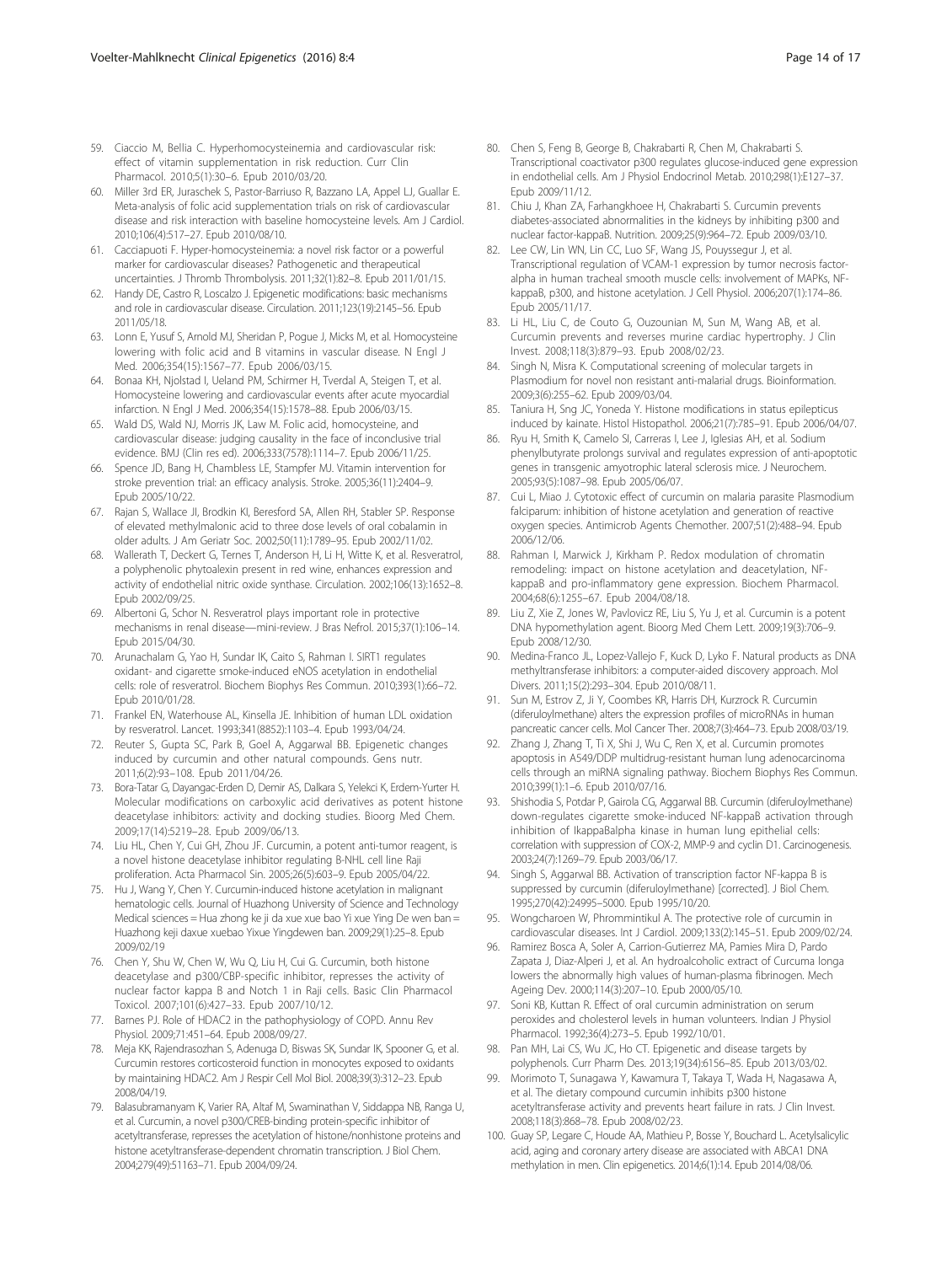- <span id="page-14-0"></span>101. Engel N, Mahlknecht U. Aging and anti-aging: unexpected side effects of everyday medication through sirtuin1 modulation. Int J Mol Med. 2008;21(2):223–32. Epub 2008/01/22.
- 102. Kasai K, Nishiyama N, Izumi Y, Otsuka S, Ishihara A, Yamauchi K. Exposure to 3,3′,5-triiodothyronine affects histone and RNA polymerase II modifications, but not DNA methylation status, in the regulatory region of the Xenopus laevis thyroid hormone receptor betaAlpha gene. Biochemical and biophysical research communications. 2015. Epub 2015/09/30
- 103. Heltweg B, Gatbonton T, Schuler AD, Posakony J, Li H, Goehle S, et al. Antitumor activity of a small-molecule inhibitor of human silent information regulator 2 enzymes. Cancer Res. 2006;66(8):4368–77. Epub 2006/04/19.
- 104. Bedalov A, Gatbonton T, Irvine WP, Gottschling DE, Simon JA. Identification of a small molecule inhibitor of Sir2p. Proc Natl Acad Sci U S A. 2001;98(26):15113–8. Epub 2001/12/26.
- 105. Grozinger CM, Chao ED, Blackwell HE, Moazed D, Schreiber SL. Identification of a class of small molecule inhibitors of the sirtuin family of NADdependent deacetylases by phenotypic screening. J Biol Chem. 2001;276(42):38837–43. Epub 2001/08/03.
- 106. Howitz KT, Bitterman KJ, Cohen HY, Lamming DW, Lavu S, Wood JG, et al. Small molecule activators of sirtuins extend Saccharomyces cerevisiae lifespan. Nature. 2003;425(6954):191–6. Epub 2003/08/27.
- 107. Huang Y, Xu T, Li J. Role of miR-208 in cardiac fibrosis: prevention or promotion? Arch Med Res. 2014;45(4):356. Epub 2014/04/23.
- 108. Prado-Uribe MD, Soto-Abraham MV, Mora-Villalpando CJ, Gallardo JM, Bonilla E, Avila M, et al. Role of thyroid hormones and mir-208 in myocardial remodeling in 5/6 nephrectomized rats. Arch Med Res. 2013;44(8):616–22. Epub 2013/11/20.
- 109. Pantos C, Mourouzis I, Cokkinos DV. Thyroid hormone and cardiac repair/ regeneration: from Prometheus myth to reality? Can J Physiol Pharmacol. 2012;90(8):977–87. Epub 2012/07/06.
- 110. Ho JJ, Robb GB, Tai SC, Turgeon PJ, Mawji IA, Man HS, et al. Active stabilization of human endothelial nitric oxide synthase mRNA by hnRNP E1 protects against antisense RNA and microRNAs. Mol Cell Biol. 2013;33(10):2029–46. Epub 2013/03/13.
- 111. Napoli C, Paolisso G, Casamassimi A, Al-Omran M, Barbieri M, Sommese L, et al. Effects of nitric oxide on cell proliferation: novel insights. J Am Coll Cardiol. 2013;62(2):89–95. Epub 2013/05/15.
- 112. Turgeon PJ, Sukumar AN, Marsden PA. Epigenetics of cardiovascular disease—a new "beat" in coronary artery disease. Med Epigenet. 2014;2(1):37–52. Epub 2014/11/20.
- 113. Won D, Zhu SN, Chen M, Teichert AM, Fish JE, Matouk CC, et al. Relative reduction of endothelial nitric-oxide synthase expression and transcription in atherosclerosis-prone regions of the mouse aorta and in an in vitro model of disturbed flow. Am J Pathol. 2007;171(5):1691–704. Epub 2007/11/06.
- 114. Wilcox JN, Subramanian RR, Sundell CL, Tracey WR, Pollock JS, Harrison DG, et al. Expression of multiple isoforms of nitric oxide synthase in normal and atherosclerotic vessels. Arterioscler Thromb Vasc Biol. 1997;17(11):2479–88. Epub 1997/12/31.
- 115. Hajra L, Evans AI, Chen M, Hyduk SJ, Collins T, Cybulsky MI. The NF-kappa B signal transduction pathway in aortic endothelial cells is primed for activation in regions predisposed to atherosclerotic lesion formation. Proc Natl Acad Sci U S A. 2000;97(16):9052–7. Epub 2000/08/02.
- 116. Stauss HM, Godecke A, Mrowka R, Schrader J, Persson PB. Enhanced blood pressure variability in eNOS knockout mice. Hypertension. 1999;33(6):1359–63. Epub 1999/06/18.
- 117. Fish JE, Yan MS, Matouk CC, St Bernard R, Ho JJ, Gavryushova A, et al. Hypoxic repression of endothelial nitric-oxide synthase transcription is coupled with eviction of promoter histones. J Biol Chem. 2010;285(2):810–26. Epub 2009/11/03.
- 118. Fish JE, Matouk CC, Yeboah E, Bevan SC, Khan M, Patil K, et al. Hypoxiainducible expression of a natural cis-antisense transcript inhibits endothelial nitric-oxide synthase. J Biol Chem. 2007;282(21):15652–66. Epub 2007/04/04.
- 119. Fish JE, Matouk CC, Rachlis A, Lin S, Tai SC, D'Abreo C, et al. The expression of endothelial nitric-oxide synthase is controlled by a cell-specific histone code. J Biol Chem. 2005;280(26):24824–38. Epub 2005/05/05.
- 120. Chan Y, Fish JE, D'Abreo C, Lin S, Robb GB, Teichert AM, et al. The cell-specific expression of endothelial nitric-oxide synthase: a role for DNA methylation. J Biol Chem. 2004;279(33):35087–100. Epub 2004/ 06/08.
- 121. Ho JJ, Man HS, Marsden PA. Nitric oxide signaling in hypoxia. J Mol Med (Berl). 2012;90(3):217–31. Epub 2012/02/22.
- 122. McQuillan LP, Leung GK, Marsden PA, Kostyk SK, Kourembanas S. Hypoxia inhibits expression of eNOS via transcriptional and posttranscriptional mechanisms. Am J Physiol. 1994;267(5 Pt 2):H1921–7. Epub 1994/11/01.
- 123. Ziesche R, Petkov V, Williams J, Zakeri SM, Mosgoller W, Knofler M, et al. Lipopolysaccharide and interleukin 1 augment the effects of hypoxia and inflammation in human pulmonary arterial tissue. Proc Natl Acad Sci U S A. 1996;93(22):12478–83. Epub 1996/10/29.
- 124. Yu W, Fu YC, Chen CJ, Wang X, Wang W. SIRT1: a novel target to prevent atherosclerosis. J Cell Biochem. 2009;108(1):10–3. Epub 2009/06/30.
- 125. Ota H, Akishita M, Eto M, Iijima K, Kaneki M, Ouchi Y. Sirt1 modulates premature senescence-like phenotype in human endothelial cells. J Mol Cell Cardiol. 2007;43(5):571–9. Epub 2007/10/06.
- 126. Mattagajasingh I, Kim CS, Naqvi A, Yamamori T, Hoffman TA, Jung SB, et al. SIRT1 promotes endothelium-dependent vascular relaxation by activating endothelial nitric oxide synthase. Proc Natl Acad Sci U S A. 2007;104(37):14855–60. Epub 2007/09/06.
- 127. Libby P, Ridker PM, Hansson GK. Progress and challenges in translating the biology of atherosclerosis. Nature. 2011;473(7347):317–25. Epub 2011/05/20.
- 128. Barres R, Osler ME, Yan J, Rune A, Fritz T, Caidahl K, et al. Non-CpG methylation of the PGC-1alpha promoter through DNMT3B controls mitochondrial density. Cell Metab. 2009;10(3):189–98. Epub 2009/09/03.
- 129. Udali S, Guarini P, Moruzzi S, Choi SW, Friso S. Cardiovascular epigenetics: from DNA methylation to microRNAs. Mol Aspects Med. 2013;34(4):883–901. Epub 2012/09/18.
- 130. Granger A, Abdullah I, Huebner F, Stout A, Wang T, Huebner T, et al. Histone deacetylase inhibition reduces myocardial ischemia-reperfusion injury in mice. FASEB J. 2008;22(10):3549–60. Epub 2008/07/09.
- 131. Napoli C, Crudele V, Soricelli A, Al-Omran M, Vitale N, Infante T, et al. Primary prevention of atherosclerosis: a clinical challenge for the reversal of epigenetic mechanisms? Circulation. 2012;125(19):2363–73. Epub 2012/05/16.
- 132. Krishna SM, Dear A, Craig JM, Norman PE, Golledge J. The potential role of homocysteine mediated DNA methylation and associated epigenetic changes in abdominal aortic aneurysm formation. Atherosclerosis. 2013;228(2):295–305. Epub 2013/03/19.
- 133. Kim GH, Ryan JJ, Archer SL. The role of redox signaling in epigenetics and cardiovascular disease. Antioxid Redox Signal. 2013;18(15):1920–36. Epub 2013/03/14.
- 134. Sato N, Maehara N, Su GH, Goggins M. Effects of 5-aza-2′-deoxycytidine on matrix metalloproteinase expression and pancreatic cancer cell invasiveness. J Natl Cancer Inst. 2003;95(4):327–30. Epub 2003/02/20.
- 135. Ignarro LJ, Napoli C, Loscalzo J. Nitric oxide donors and cardiovascular agents modulating the bioactivity of nitric oxide: an overview. Circ Res. 2002;90(1):21–8. Epub 2002/01/12.
- 136. Galkina E, Ley K. Immune and inflammatory mechanisms of atherosclerosis (\*). Annu Rev Immunol. 2009;27:165–97. Epub 2009/03/24.
- 137. Tabet F, Palmisano BT, Taylor RC, Toth CL, Shoucri BM, Vickers KC LS, et al. MicroRNA-223 coordinates cholesterol homeostasis. Proc Natl Acad Sci U S A. 2014;111:14518–23.
- 138. Ramirez CM, Davalos A, Goedeke L, Salerno AG, Warrier N, Cirera-Salinas D, et al. MicroRNA-758 regulates cholesterol efflux through posttranscriptional repression of ATP-binding cassette transporter A1. Arterioscler Thromb Vasc Biol. 2011;31(11):2707–14. Epub 2011/09/03.
- 139. Vinod M, Chennamsetty I, Colin S, Belloy L, De Paoli F, Schaider H, et al. miR-206 controls LXRalpha expression and promotes LXR-mediated cholesterol efflux in macrophages. Biochim Biophys Acta. 2014;1841(6):827– 35. Epub 2014/03/08.
- 140. Zhang E, Wu Y. MicroRNAs: important modulators of oxLDL-mediated signaling in atherosclerosis. J Atheroscler Thromb. 2013;20(3):215–27. Epub 2012/10/16.
- 141. Martin MM, Lee EJ, Buckenberger JA, Schmittgen TD, Elton TS. MicroRNA-155 regulates human angiotensin II type 1 receptor expression in fibroblasts. J Biol Chem. 2006;281(27):18277–84. Epub 2006/05/06.
- 142. Schober A, Nazari-Jahantigh M, Wei Y, Bidzhekov K, Gremse F, Grommes J, et al. MicroRNA-126-5p promotes endothelial proliferation and limits atherosclerosis by suppressing Dlk1. Nat Med. 2014;20(4):368–76. Epub 2014/03/04.
- 143. Zhao W, Hu W, Wang X, Xia N, Hu Q, Zhou H. A traditional Chinese medicine, Lujiao prescription, as a potential therapy for hypertrophic cardiomyocytes by acting on histone acetylation. J Chin Med Assoc. 2015. Epub 2015/04/29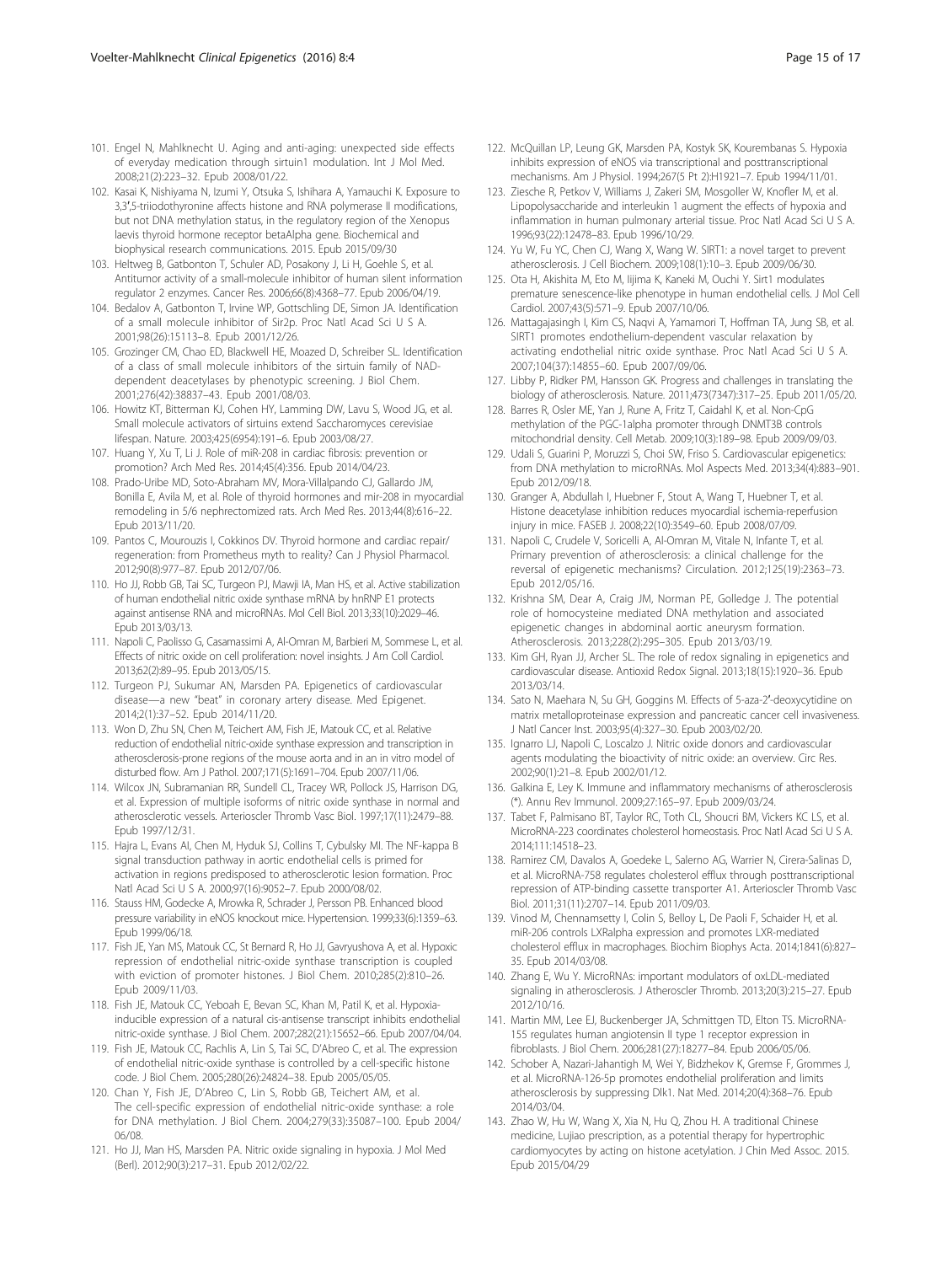- <span id="page-15-0"></span>144. Ooi JY, Tuano NK, Rafehi H, Gao XM, Ziemann M, Du XJ, et al. HDAC inhibition attenuates cardiac hypertrophy by acetylation and deacetylation of target genes. Epigenetics. 2015;10(5):418–30. Epub 2015/05/06.
- 145. Vanhaecke TPP, Elaut G, Rogiers V. Trichostatin A-like hydroxamate histone deacetylase inhibitors as therapeutic agents: toxicological point of view. Curr Med Chem. 2004;12:1629–43.
- 146. Kar S, Sengupta D, Deb M, Shilpi A, Parbin S, Rath SK, et al. Expression profiling of DNA methylation-mediated epigenetic gene-silencing factors in breast cancer. Clin epigenetics. 2014;6(1):20. Epub 2014/12/06.
- 147. Rossig L, Li H, Fisslthaler B, Urbich C, Fleming I, Forstermann U, et al. Inhibitors of histone deacetylation downregulate the expression of endothelial nitric oxide synthase and compromise endothelial cell function in vasorelaxation and angiogenesis. Circ Res. 2002;91(9):837–44. Epub 2002/11/02.
- 148. Kuhl H. Kardiovaskuäre Protektion durch Östrogen/Gestagen-Substitution. Deutsches Ärzteblatt. 1996;93(17):A-1116–9.
- 149. Zhang L, Qin X, Zhao Y, Fast L, Zhuang S, Liu P, et al. Inhibition of histone deacetylases preserves myocardial performance and prevents cardiac remodeling through stimulation of endogenous angiomyogenesis. J Pharmacol Exp Ther. 2012;341(1):285–93. Epub 2012/01/25.
- 150. Debreceni B, Debreceni L. The role of homocysteine-lowering Bvitamins in the primary prevention of cardiovascular disease. Cardiovasc Ther. 2014;32(3):130–8. Epub 2014/02/28.
- 151. Liu XL, Zhang PF, Ding SF, Wang Y, Zhang M, Zhao YX, et al. Local gene silencing of monocyte chemoattractant protein-1 prevents vulnerable plaque disruption in apolipoprotein E-knockout mice. PLoS One. 2012;7(3):e33497. Epub 2012/03/20.
- 152. Choi JH, Nam KH, Kim J, Baek MW, Park JE, Park HY, et al. Trichostatin A exacerbates atherosclerosis in low density lipoprotein receptor-deficient mice. Arterioscler Thromb Vasc Biol. 2005;25(11):2404–9. Epub 2005/09/06.
- 153. Okamoto H, Fujioka Y, Takahashi A, Takahashi T, Taniguchi T, Ishikawa Y, et al. Trichostatin A, an inhibitor of histone deacetylase, inhibits smooth muscle cell proliferation via induction of p21(WAF1). J Atheroscler Thromb. 2006;13(4):183–91. Epub 2006/08/16.
- 154. Bekkering S, Quintin J, Joosten LA, van der Meer JW, Netea MG, Riksen NP. Oxidized low-density lipoprotein induces long-term proinflammatory cytokine production and foam cell formation via epigenetic reprogramming of monocytes. Arterioscler Thromb Vasc Biol. 2014;34(8):1731–8. Epub 2014/06/07.
- 155. Harper CR, Jacobson TA. The broad spectrum of statin myopathy: from myalgia to rhabdomyolysis. Curr Opin Lipidol. 2007;18(4):401–8. Epub 2007/07/11.
- 156. Hennessy EJ, Moore KJ. Using microRNA as an alternative treatment for hyperlipidemia and cardiovascular disease: cardio-miRs in the pipeline. J Cardiovasc Pharmacol. 2013;62(3):247–54. Epub 2013/06/08.
- 157. Kaikkonen MU, Lam MT, Glass CK. Non-coding RNAs as regulators of gene expression and epigenetics. Cardiovasc Res. 2011;90(3):430–40. Epub 2011/05/12.
- 158. Friedman RC, Farh KK, Burge CB, Bartel DP. Most mammalian mRNAs are conserved targets of microRNAs. Genome Res. 2009;19(1):92–105. Epub 2008/10/29.
- 159. Romaine SP, Tomaszewski M, Condorelli G, Samani NJ. MicroRNAs in cardiovascular disease: an introduction for clinicians. Heart. 2015;101(12):921–8. Epub 2015/03/31.
- 160. Rayner KJ, Esau CC, Hussain FN, McDaniel AL, Marshall SM, van Gils JM, et al. Inhibition of miR-33a/b in non-human primates raises plasma HDL and lowers VLDL triglycerides. Nature. 2011;478(7369):404–7. Epub 2011/10/21.
- 161. Hullinger TG, Montgomery RL, Seto AG, Dickinson BA, Semus HM, Lynch JM, et al. Inhibition of miR-15 protects against cardiac ischemic injury. Circ Res. 2012;110(1):71–81. Epub 2011/11/05.
- 162. van Rooij E, Sutherland LB, Liu N, Williams AH, McAnally J, Gerard RD, et al. A signature pattern of stress-responsive microRNAs that can evoke cardiac hypertrophy and heart failure. Proc Natl Acad Sci U S A. 2006;103(48):18255–60. Epub 2006/11/17.
- 163. Latronico MV, Condorelli G. MicroRNAs and cardiac pathology. Nat Rev Cardiol. 2009;6(6):419–29. Epub 2009/05/13.
- 164. Soifer HS, Rossi JJ, Saetrom P. MicroRNAs in disease and potential therapeutic applications. Mol Ther. 2007;15(12):2070–9. Epub 2007/09/20.
- 165. Bernardo BC, Gao XM, Winbanks CE, Boey EJ, Tham YK, Kiriazis H, et al. Therapeutic inhibition of the miR-34 family attenuates pathological

cardiac remodeling and improves heart function. Proc Natl Acad Sci U S A. 2012;109(43):17615–20. Epub 2012/10/11.

- 166. van Rooij E, Sutherland LB, Thatcher JE, DiMaio JM, Naseem RH, Marshall WS, et al. Dysregulation of microRNAs after myocardial infarction reveals a role of miR-29 in cardiac fibrosis. Proc Natl Acad Sci U S A. 2008;105(35):13027–32. Epub 2008/08/30.
- 167. Thum T, Gross C, Fiedler J, Fischer T, Kissler S, Bussen M, et al. MicroRNA-21 contributes to myocardial disease by stimulating MAP kinase signalling in fibroblasts. Nature. 2008;456(7224):980–4. Epub 2008/12/02.
- 168. Patrick DM, Montgomery RL, Qi X, Obad S, Kauppinen S, Hill JA, et al. Stress-dependent cardiac remodeling occurs in the absence of microRNA-21 in mice. J Clin Invest. 2010;120(11):3912–6. Epub 2010/10/28.
- 169. Morrisey EE. The magic and mystery of miR-21. J Clin Invest. 2010;120(11):3817–9. Epub 2010/10/28.
- 170. Sun X, Feinberg MW. Knocking out viral myocarditis: reality or a miRage? Circ Res. 2012;111(4):388–91. Epub 2012/08/04.
- 171. Corsten MF, Papageorgiou A, Verhesen W, Carai P, Lindow M, Obad S, et al. MicroRNA profiling identifies microRNA-155 as an adverse mediator of cardiac injury and dysfunction during acute viral myocarditis. Circ Res. 2012;111(4):415–25. Epub 2012/06/21.
- 172. Caruso P, Dempsie Y, Stevens HC, McDonald RA, Long L, Lu R, et al. A role for miR-145 in pulmonary arterial hypertension: evidence from mouse models and patient samples. Circ Res. 2012;111(3):290–300. Epub 2012/06/21.
- 173. Seok HY, Chen J, Kataoka M, Huang ZP, Ding J, Yan J, et al. Loss of microRNA-155 protects the heart from pathological cardiac hypertrophy. Circ Res. 2014;114(10):1585–95. Epub 2014/03/25.
- 174. Zernecke A, Bidzhekov K, Noels H, Shagdarsuren E, Gan L, Denecke B, et al. Delivery of microRNA-126 by apoptotic bodies induces CXCL12-dependent vascular protection. Sci Signal. 2009;2(100):ra81. Epub 2009/12/10.
- 175. Harris TA, Yamakuchi M, Ferlito M, Mendell JT, Lowenstein CJ. MicroRNA-126 regulates endothelial expression of vascular cell adhesion molecule 1. Proc Natl Acad Sci U S A. 2008;105(5):1516–21. Epub 2008/01/30.
- 176. Menghini R, Casagrande V, Cardellini M, Martelli E, Terrinoni A, Amati F, et al. MicroRNA 217 modulates endothelial cell senescence via silent information regulator 1. Circulation. 2009;120(15):1524–32. Epub 2009/09/30.
- 177. Zhao Y, Samal E, Srivastava D. Serum response factor regulates a muscle-specific microRNA that targets Hand2 during cardiogenesis. Nature. 2005;436(7048):214–20. Epub 2005/06/14.
- 178. Zhao Y, Ransom JF, Li A, Vedantham V, von Drehle M, Muth AN, et al. Dysregulation of cardiogenesis, cardiac conduction, and cell cycle in mice lacking miRNA-1-2. Cell. 2007;129(2):303–17. Epub 2007/04/03.
- 179. Rayner KJ, Sheedy FJ, Esau CC, Hussain FN, Temel RE, Parathath S, et al. Antagonism of miR-33 in mice promotes reverse cholesterol transport and regression of atherosclerosis. J Clin Invest. 2011;121(7):2921–31. Epub 2011/06/08.
- 180. Takahashi Y, Satoh M, Minami Y, Tabuchi T, Itoh T, Nakamura M. Expression of miR-146a/b is associated with the Toll-like receptor 4 signal in coronary artery disease: effect of renin-angiotensin system blockade and statins on miRNA-146a/b and Toll-like receptor 4 levels. Clin Sci (Lond). 2010;119(9):395–405. Epub 2010/06/08.
- 181. Athyros VG, Katsiki N, Karagiannis A, Mikhailidis DP. Combination of statin plus renin angiotensin system inhibition for the prevention or the treatment of atherosclerotic cardiovascular disease. Curr Pharm Des. 2014;20(40):6299–305. Epub 2014/06/24.
- 182. Dimmeler S, Zeiher AM. Circulating microRNAs: novel biomarkers for cardiovascular diseases? Eur Heart J. 2010;31(22):2705–7. Epub 2010/07/08.
- 183. Fichtlscherer S, De Rosa S, Fox H, Schwietz T, Fischer A, Liebetrau C, et al. Circulating microRNAs in patients with coronary artery disease. Circ Res. 2010;107(5):677–84. Epub 2010/07/03.
- 184. Wang R, Li N, Zhang Y, Ran Y, Pu J. Circulating microRNAs are promising novel biomarkers of acute myocardial infarction. Intern Med. 2011;50(17):1789–95. Epub 2011/09/02.
- 185. D'Alessandra Y, Devanna P, Limana F, Straino S, Di Carlo A, Brambilla PG, et al. Circulating microRNAs are new and sensitive biomarkers of myocardial infarction. Eur Heart J. 2010;31(22):2765–73. Epub 2010/06/11.
- 186. Ebert MS, Neilson JR, Sharp PA. MicroRNA sponges: competitive inhibitors of small RNAs in mammalian cells. Nat Methods. 2007;4(9):721–6. Epub 2007/08/19.
- 187. Visone R, Croce CM. MiRNAs and cancer. Am J Pathol. 2009;174(4):1131–8. Epub 2009/03/07.